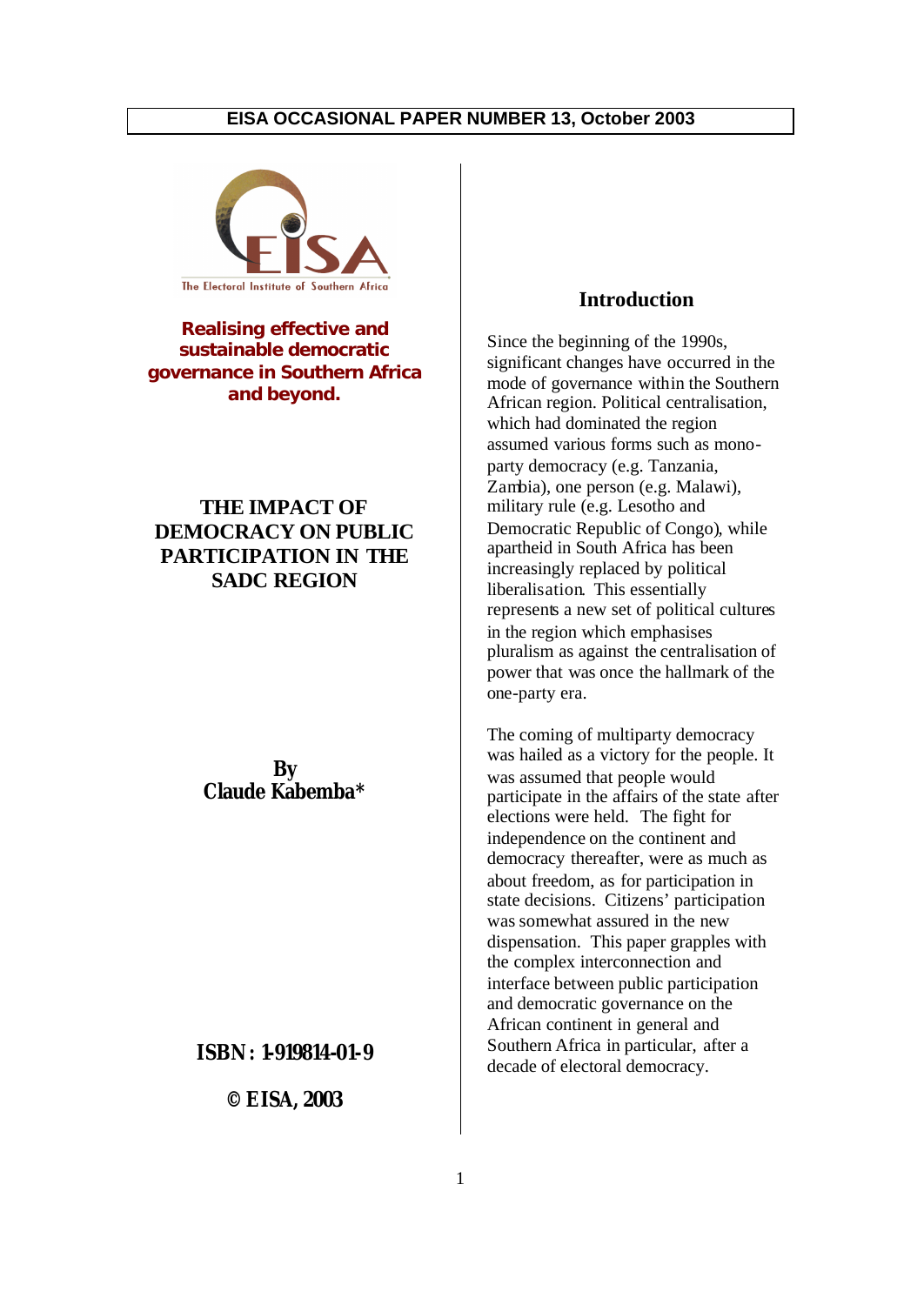The first section presents a conceptual framework for the understanding of public participation. The second section assesses the form and content of the current political liberalisation (or democratisation) in the Southern African Development Community (SADC) since 1990. The third unravels the essence of citizen participation, both at the national and local level. The fourth looks at some of the factors that hinder public participation, ranging from the structures of local government, parliamentary representation to the behaviour of leadership. With the New Partnership for Africa's Development (NEPAD) already endorsed as Africa's blue print for development), the paper alludes to people participation in this continental programme.

## **Public Participation**

Public participation is one of key principle of democracy and is undoubtedly a crucial determinant of the nature of the democracy. A democracy revolves around the people and provides an explanation of why it is important to emphasise the importance of public participation. Just as participation is necessary for democracy and good governance, it is also critical to societal development.

There are different types of citizengovernment interaction:

> • Citizens' action which is initiated and controlled by them for a purpose that they determine. e.g. by means of lobbying of

parliamentary committees, public demonstration and protests<sup> $f$ </sup>;

- Citizen involvement, which is initiated and controlled by government to improve and /or gain support for decisions, programs and services, e.g. by means of public hearings, consultation with advisory committees, and attitudinal surveys;
- Electoral participation, which is initiated by government according to law in order to elect representatives;
- Obligatory participation, which involves mandatory responsibilities of citizens, such as taxation and military services.

While all these forms of participation are important, electoral participation remains the most crucial. The recent upsurge in interest in public participation in both developed and less deve loped counties is based on several democratic values:

• The value of equality refers to the democratic principle that all citizens should have an equal opportunity to exert influence through political activity if they choose to do so;

<sup>1</sup> Among the most demonstrable ways to assure civil society participation, the following can be mentioned: ensuring public access to government information; requiring certain types of government meetings to be open to public observation; conducting public hearings and referenda; ensuring freedom of expression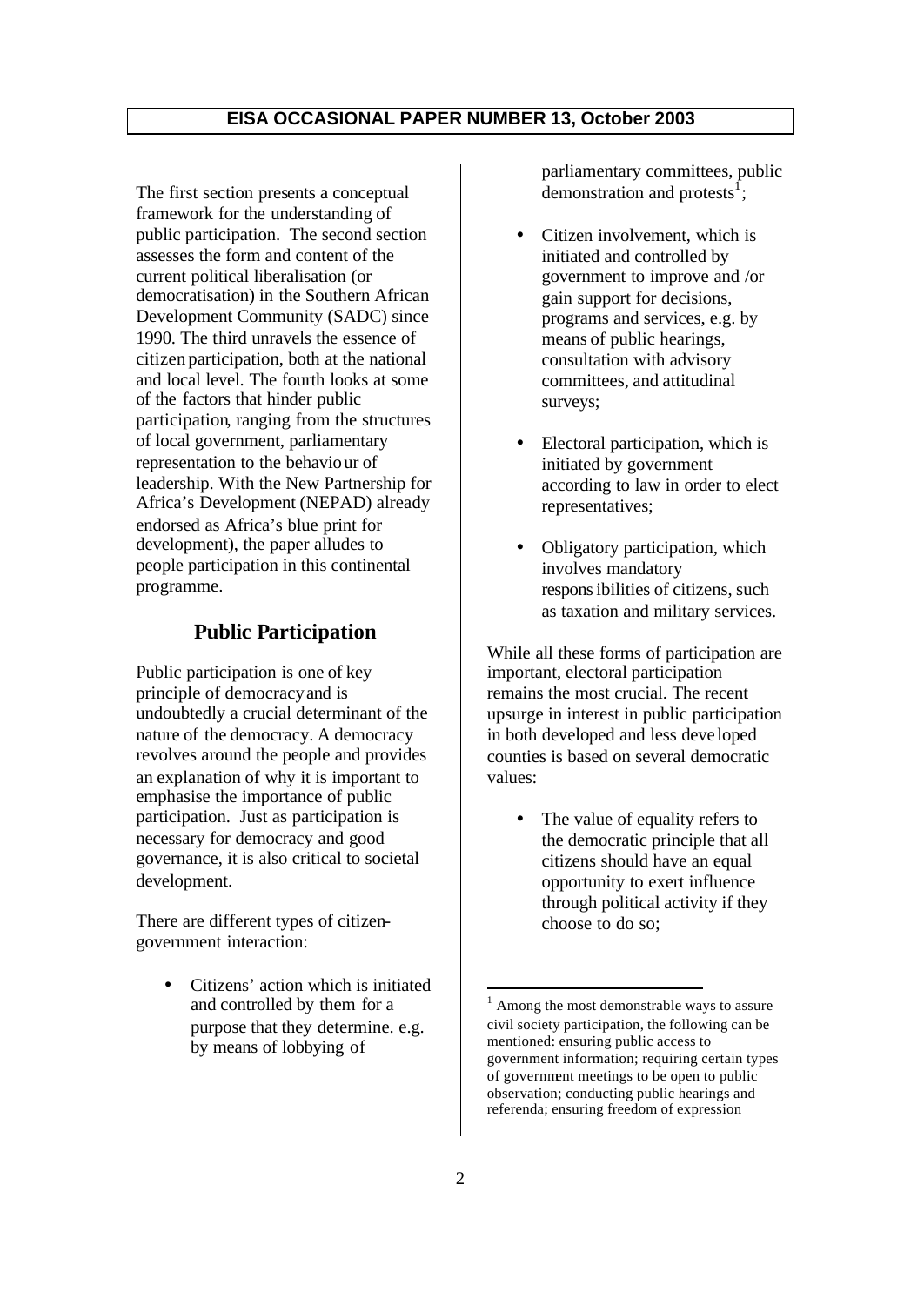- The principle of popular sovereignty refers to the notion that government is a creation of the citizenry rather than a separate entity standing above it. This does not mean that every interest can be satisfied all the time; but over the long term, the state must be sufficiently sensitive and responsive to the needs of the people, so that all share a sense of mutual commitment;
- The quality of citizenship refers to the idea that the politically educated citizen is able to exercise judgement, contribute to debate about polity, is aware of societal problems, and of the difficulties in finding solutions to them. Proponents of public participation believe that it counters the sense of powerlessness among the poor and minority segments of the population. In this way, public involvement provides for the political education of the public. Through participation, individuals gain the confidence that comes from shared control of public actions.

## **Political Liberalisation in SADC**

Since 1990, when democracy began spreading over the continent, electoral processes have been the most critical moments in African countries' political life. The African continent, especially the Southern African region, has made significant progress in institutionalising electoral democracy over the course of the past decade. Botswana has been a democracy since 1966. It is one of the

relatively stable and matured democracies in the region and on the African continent. In 1991, the peaceful political transition in Zambia, which paved the way for the return of democracy, inspired other countries with similar experiences of one -party state wishing to democratise. Since then most of the SADC countries, with the exception of the Democratic Republic of Congo (DRC), Angola and Swaziland have held more than two general democratic elections.

Democratic changes in the different countries were brought about by pressure from above (the international community) and from below by civil society groups. In this processes, and despite their weaknesses, civil society "in form of trade unions, women's organisations, churches, civil and human rights groups, media associations, lawyers' associations and other professional and non professional groups" have contributed to the emergence of a multiparty democracy in the region.  $2$  But what is democracy? There exists a general understanding concerning the essentials of democratic life that apply universally:

- Democracy means that there should be periodic (or regular) and genuine elections and that power can and should change hands through popular suffrage and not coercion or force.
- In democracies, political opponents and minorities have the right to express their views and have influence (i.e. more

<sup>&</sup>lt;sup>2</sup> SAPES/UNDP/SADC, SADC Regional Human Development Report 2000, SAPES Books, Harare,2000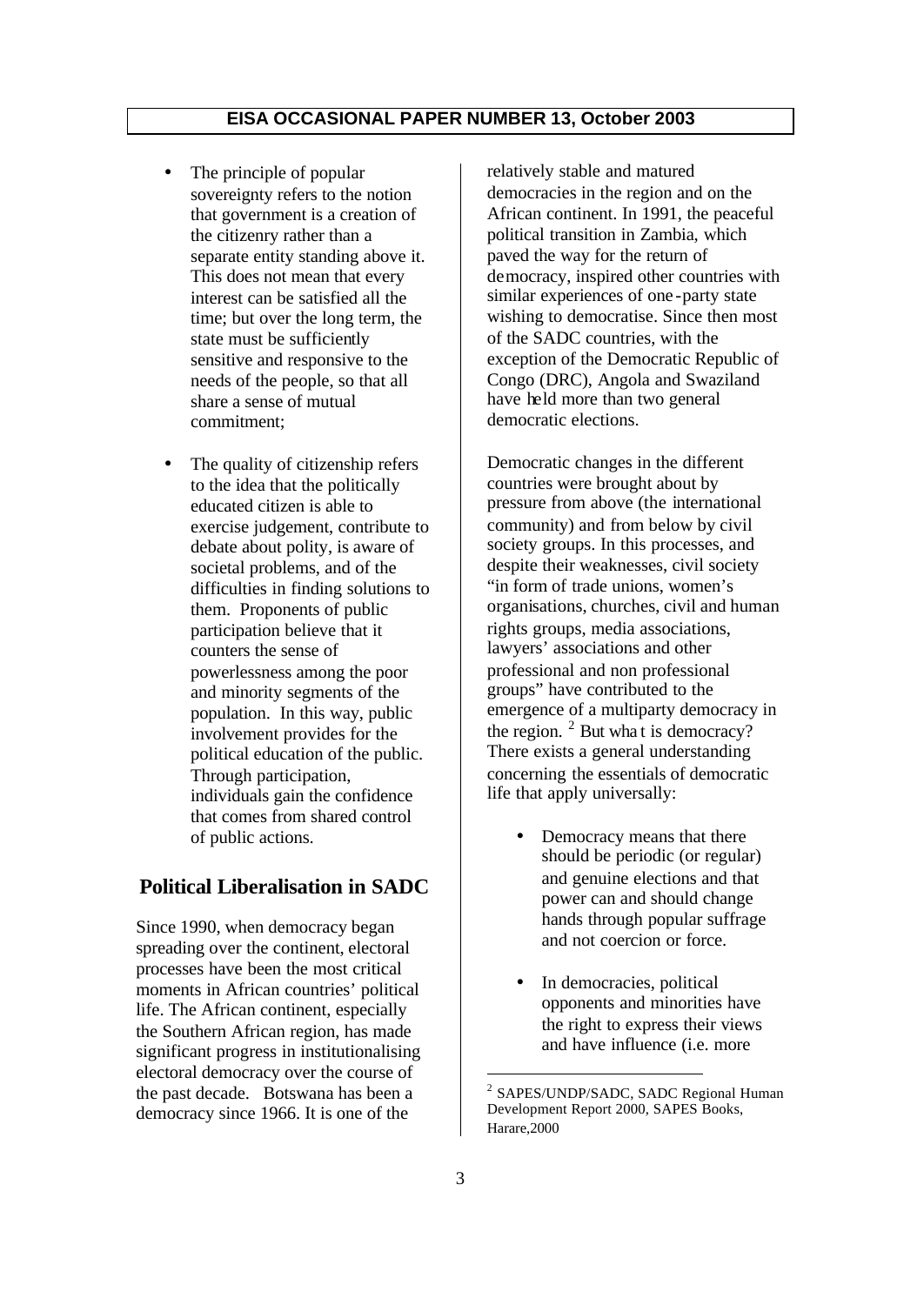than achieve representation) in policymaking process.

- There should be the opportunity for alternation in governing coalitions; that is, voters should be able to remove certain politicians from office and replace them with new leadership.
- Democracy means that there should be respect and protection for basic civil and political rights.
- Democracy entails certain development, economic and environmental rights such as clean water, housing and opportunities for employment.

According to Bujra and Buthelezi, cited democracy denotes the "ability of the citizens in society or participants in an organization to effectively take part in the choice of their representatives or leadership and to effectively participate in the decisions made on issues that affect them or society in general."<sup>3</sup> As a system, democracy should be biased in favour of social justice and equality of access to national resources.

Undoubtedly, elections play a critical role in the nurturing and consolidation of democratic governance in Africa as a whole and Southern Africa in particular. This is the case because elections allow citizens to exert their own choice and voice to appoint both local and national

leaders to run national affairs on their behalf. Their critical importance notwithstanding, the most important value of elections and their outcomes lies in the electoral system that each country adopts. While elections basically refer to a process of selecting local and national leaders on a periodic basis defined in a national constitution, an electoral system refers to a method of selecting these leaders and translating votes into parliamentary seats. Quoting Reynolds and Reilly, Matlosa argues that "electoral systems translate the votes cast in a general election into seats won by parties and candidates. An electoral system encompasses procedures, rules and regulations for the electorate to exercise their right to vote and determines how elected Members of Parliament (MPs) occupy their allocated seats in the legislature.<sup> $34$ </sup> It is through the electoral system that the representation and inclusion of minority and disadvantage groups is achieved.

There are many electoral systems throughout the world. In SADC there are two which are predominant proportional representation and the First-Past-the-Post system. Each political system offers benefits and disadvantages in terms of representation and accountability. For example, South Africa, in 1994, chose Proportional Representation to achieve unity through representation but the system is being criticised for its lack of accountability and effective participation. Indeed the electoral system adopted by South Africa has achieved a great deal of representation of minority groups, and of women in parliament, but does not provide for the accountability of MPs to their constituencies. Most SADC

<sup>&</sup>lt;sup>3</sup> Cited in Khabele Matlosa, Electoral System Reforms, Democracy and Stability in the SADC Region: Comparative Analysis. (EISA Research Report No 1). Electoral Institute of Southern Africa, Johannesburg, 2003, p4

<sup>4</sup> *Ibid*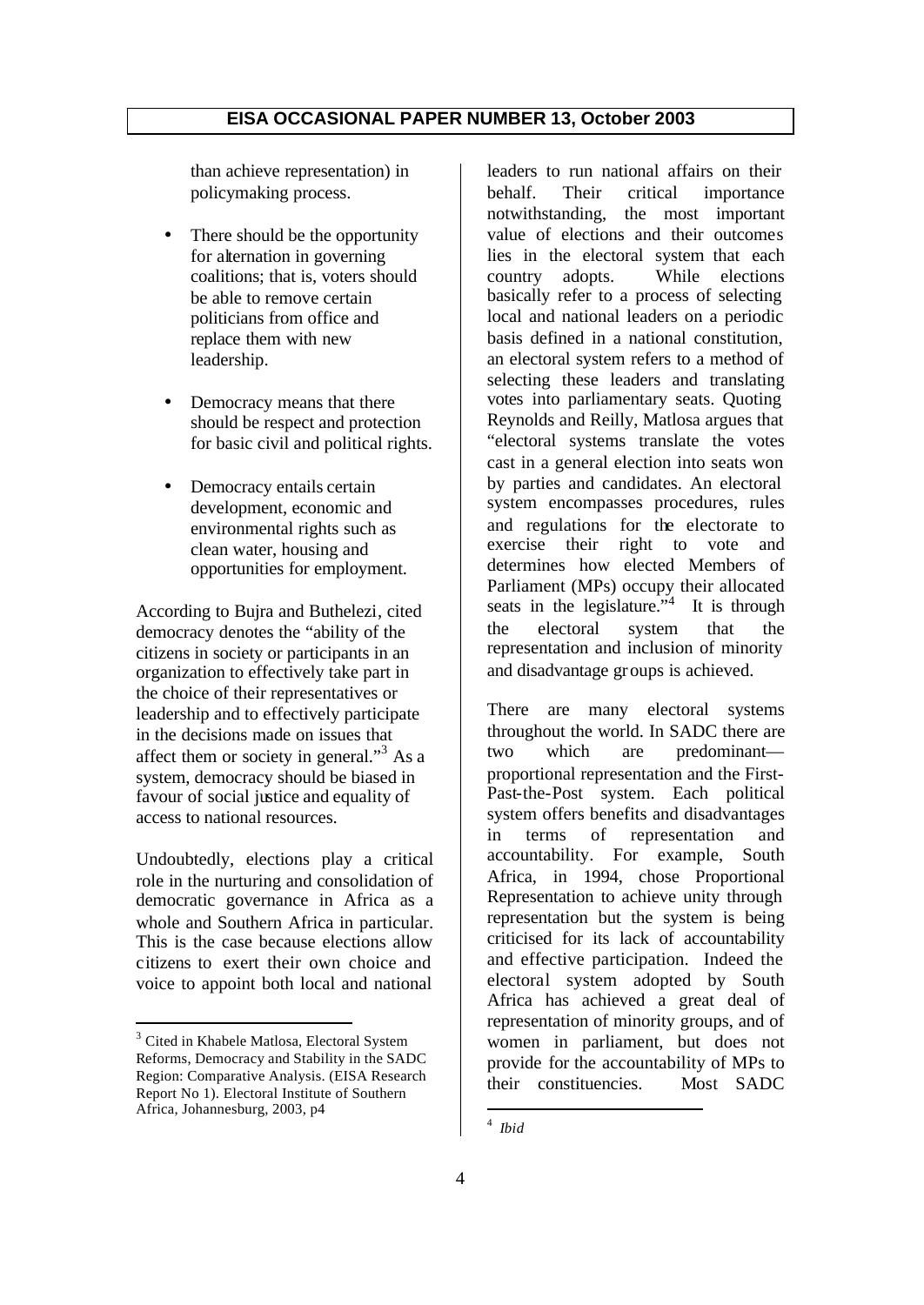countries use the First-Past-the-Post System (Zambia, Malawi, Zimbabwe, Tanzania and Botswana) which is limited in term of representation but is potentially able to offer a greater level of participation and accountability by MPs to their constituencies.

When people vote for representatives in an election, they are voting for them to make laws and policies and to ensure that these are carried out. But people participation should not end with voting. Citizens have to participate on an ongoing basis in the process of making laws and policies and in their implementation. Citizens have the constitutional right to be involved in these processes in all spheres of government. And the First-Past- the-Post System is renowned for advancing participation.

## **Interface between Democracy and Participation**

To paraphrase John Stuart Mill " most of the classical theories of democracy are predicated upon an assumption that even if individual values are not relative, true only for citizens who hold them, then at least absolute values cannot be known or communicated from others." <sup>5</sup> Classical theorists maintained that, lacking knowledge of universal truths upon which to establish political authority, individuals in society must be accorded maximum opportunity to pursue their own goals and self-defined values, and to do so in self-determined ways.<sup>6</sup> There

is no doubt that the pursuit of individual goals in any given society brings conflict between citizens. Classic theorists, including Mill, concluded that the sum of individual values or majority rule could be the basis of law established by popular consent. The majority preferences were to be identified through citizen participation, and the widest possible involvement of citizens in the political process was to produce a synthesis of the diverse and relative values of individual citizens into a unified, if still not absolute, basis of authority. Thus in classical theories of democracy, consensus replaces truth, as the source of authority and individual participation in the polity is the procedure that identifies consensus.

While there is no doubt that the right to vote is the first primordial act of participation, the question that needs to be asked, is to what extent these rights have translated into credible participation of citizens in the day to day activities of the state in SADC? Participation is an essential pre-requisite for good governance as it improves information flow, accountability, due process, and give voice to those most directly affected by public policy.

Legislation alone cannot ensure people's participation in governance. During the authoritarian regime, for example the Mobutu's regime, referendums were used to force a fearful people to legitimise government policy proposals. It seems that in the post one-party state, however, legislation has merely instituted the participative mechanisms

<sup>5</sup> J.Stuart Mill (1998), *Utilitarianism*, Oxford: Oxford University Press, p61

<sup>6</sup> Mesharch Katusiimeh; Civic Education and the Promotion of Participatory Democracy in Uganda. Paper presented at a conference on Strengthening African Initiatives through

Elections, Democracy and Governance. Organised by the Electoral Commission of South Africa and The African Union. 7-10 April 2003, Pretoria, South Africa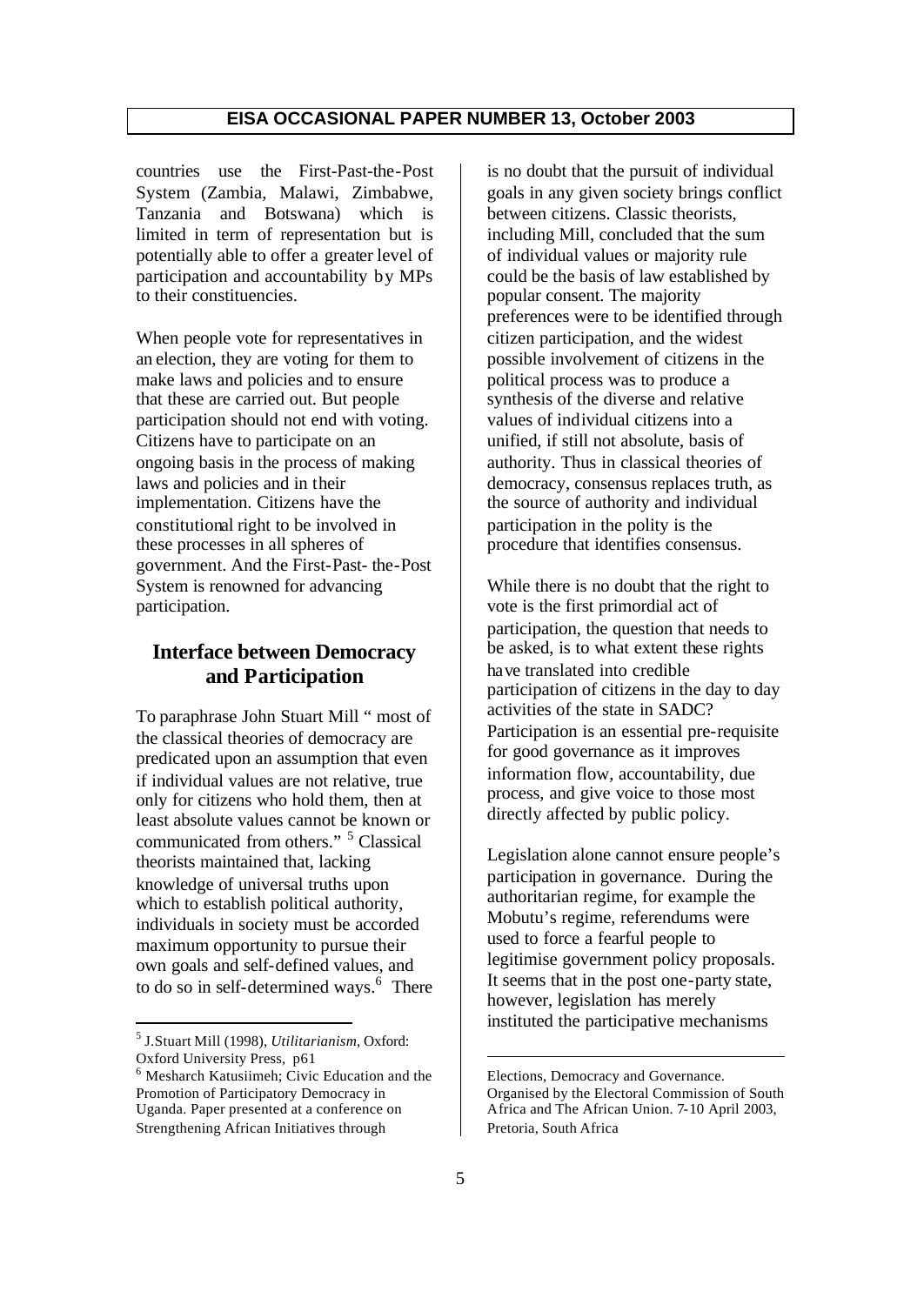already at work. The only difference today is that we have active opposition political parties, civil society organisations and the media, which are allowed to organise freely. A general observation is that notwithstanding achievements in multiparty democracy, many elections have not translated into citizen participation in state affairs between elections. It seems that citizen participation in SADC is limited to the ballot box with very little involvement in policy formulation and implementation. While electoral democracy has afforded the people direct participation in the choice of their leaders, citizen participation at any particular time can be traced in part, to the nature of a political culture prevailing in a given polity. There is no doubt political culture as alluded to by many, is one of the most powerful influences that shape a political system. It creates norms-beliefs about how people should behave-and these norms influence social behavio ur. Most people laboured under cruel authoritarian regimes on the continent for more than two decades. They have not adapted fast enough to the demand of the new environment. But South Africa is an exception. The culture of protest against apartheid regime has left behind strong social movements, which continue to organise around social issues and keep the government accountable.

#### **Elitist Democracy**

The challenge of competitive politics in SADC countries is that politic is still seen as elitist. The majority of the population is still excluded from active participation in political process. The political process remains dominated by a small elite, which appears remarkably similar in composition to that which

prospered under the one-party state. There has not been a fundamental paradigm mind shift from the politicians to include people in governance. The same can be said of political parties. There is no intra-party democracy in many political parties in SADC. Most political parties' activities centre around their leader. Even when there is consultation between party members, it is in most cases symbolic. There is no way public participation can be enhanced at the macro level (government) when at the micro (political party) participation is nonexistent. In most SADC countries party activities are election focussed.

A cursory look at Botswana would leave observers in little doubt that liberal democracy has succeeded here more than in any other African country, postndependence. Using multiparty elections and other relevant standard indicators, one could make a convincing case for the successful institutionalisation of liberal democracy and bureaucratic modernisation. In fact, those familiar with the literature on this country are now used to the idea of its exceptional qualities. "Politically, Botswana is known to be the a rare example of functioning liberal multiparty democracy in Africa<sup> $\sqrt{7}$ </sup>, even though its ruling Botswana Democratic Party (BDP) is yet to experience a break in its monopoly of power since independence in 1966.<sup>8</sup>

 $^7$ Holm, JD. & Molutsi, P (1992), "State-Society Relations in Botswana, Beginning Liberalisation" in: Goran Hyden and Micheal Bratton, (eds), *Governance and Politics in Africa*. Lynne Rienner Publishers: Boulder, 77- 96

<sup>8</sup> Molokomme, A. (2000). "Building Inclusiveness in SADC's Democratic Systems: The Case of Women's Representation in Leadership Positions" paper presented at the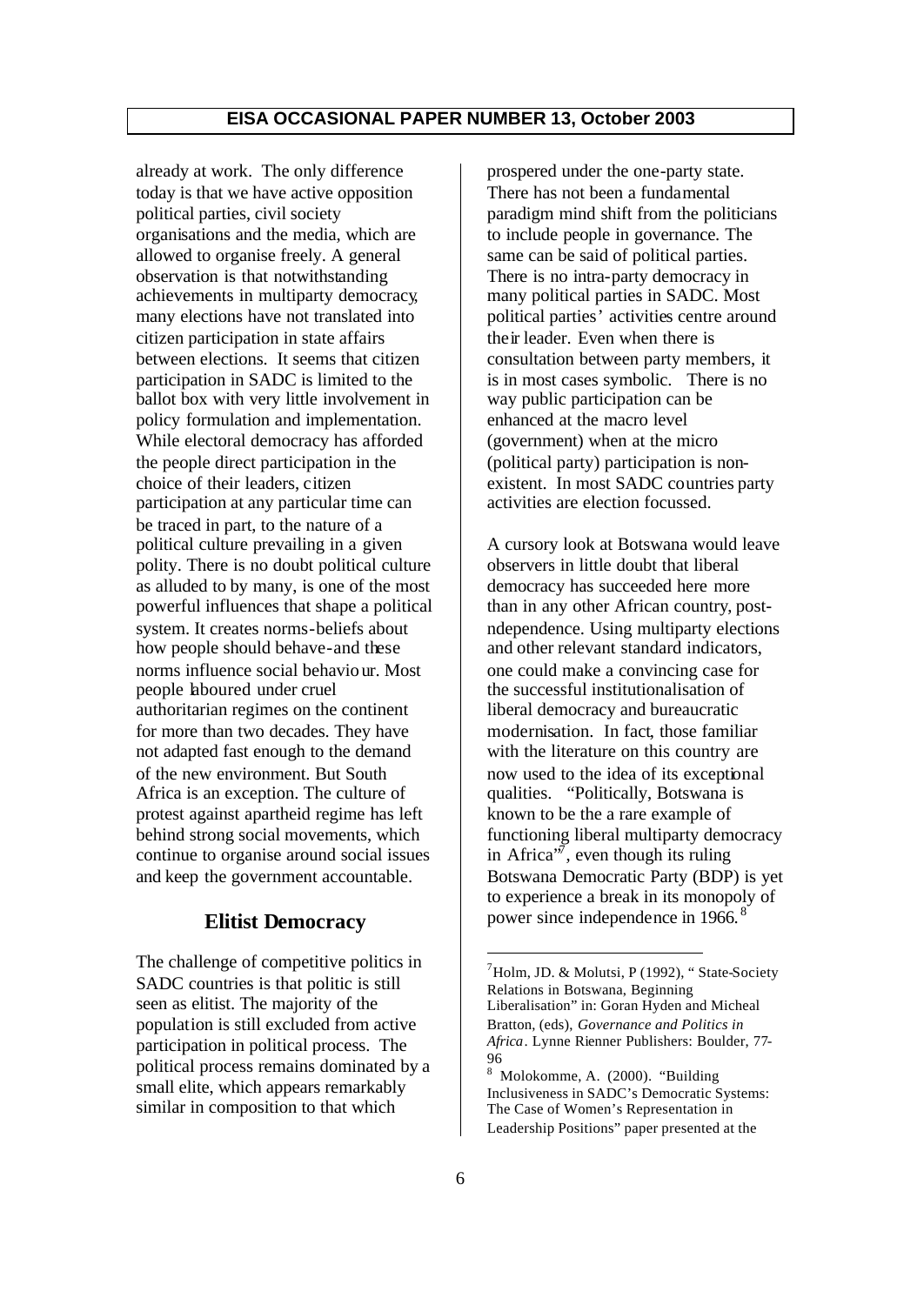Botswana indeed could represent an exception to the continental norm: ethnic conflict has been very minimal; it has one of the fastest growing economies in the world; and it is the only country on the continent with diamonds that has yet to experience warlo rdism.

All this augurs well for liberal democracy. But a closer look reveals that the achievements of Botswana's liberal democracy are not as real as are claimed. It has been noted that patterned democracy in the form of institutional structures has not necessarily given rise to participatory politics, nor to the edification of human rights beyond token legalisms and the proliferation of associations and NGOs of various kinds reclaiming empowerment for individuals and interest groups of voluntary membership. Kenneth Good has argued that this is the case in Botswana, where over thirty five years of multiparty politics has resulted in little more than "elite democracy  $\cdot$ <sup>9</sup>, and where a booming economy has not necessarily yield better opportunities and higher standards of living for the masses in general, and destitute Basarwa minority in particular.<sup>10</sup> Whether we agree with Good's assessment or not, it is obvious that structures alone cannot replace the economic well being and strategic mobilisation needed for effective participation and formation of long-term civil society organisations with a minimum measures of stability. Basic

material security is needed to take attention and time away from the struggle for bare survival, towards the edification of a vibrant civil society that guarantees human rights beyond rhetoric. $^{11}$ 

## **Inefficiency of Parliamentary Politics**

In the SADC region, public participation is very limited even in those countries using the First-Past-the Post system. One reason is simply the inability of MPs to connect with their constituencies. MPs prefer to spend their time in town than go back and interact with the people. This lack of interaction has also affected the accountability of MPs. People do not know, in most of the countries, about their MPs. A study in Zambia by Martin Kalungu-Banda and Stephen Lungu in 2001 found that the majority of local people (90 percent) find their MPs elusive and greedy people who never visited their constituencies to listen to the people's problems. This author's recent research visit to Lesotho revealed the same pattern. MPs do not go back to their constituencies, preferring to spend their time in town.  $12^{2}$  In South Africa, those who call for the reform in the electoral system (proportional representation) argue that MPs are not accountable to their constituency and they are ineffective since they are

Southern African Elections Forum, Windhoek, Namibia, 11-14 June

<sup>&</sup>lt;sup>9</sup> Good, K., (1999a), "Enduring Elite Democracy in Botswana" in*: Democratization*. Vol 6 (1): 50- 66

 $10$  Good, K., (1999b), "The State and Extreme Poverty in Botswana: the San and Destitute," *The Journal of Modern African Studies*, vol. 37 (2): 185-205

<sup>11</sup> Kossler, R & Melber, H., (1996), "The Concept of Civil Society and the Process of Nation-Building in African States," *International Politics and Society*. No 1: 69-79 <sup>12</sup> Martin Kalungu-Banda& Stephen Lungu (2001) "Study of Good Governance at the Village Level in Zambia " Paper presented at a regional conference "Interrogating the New Political Culture In Southern Africa, SARIPS, Harare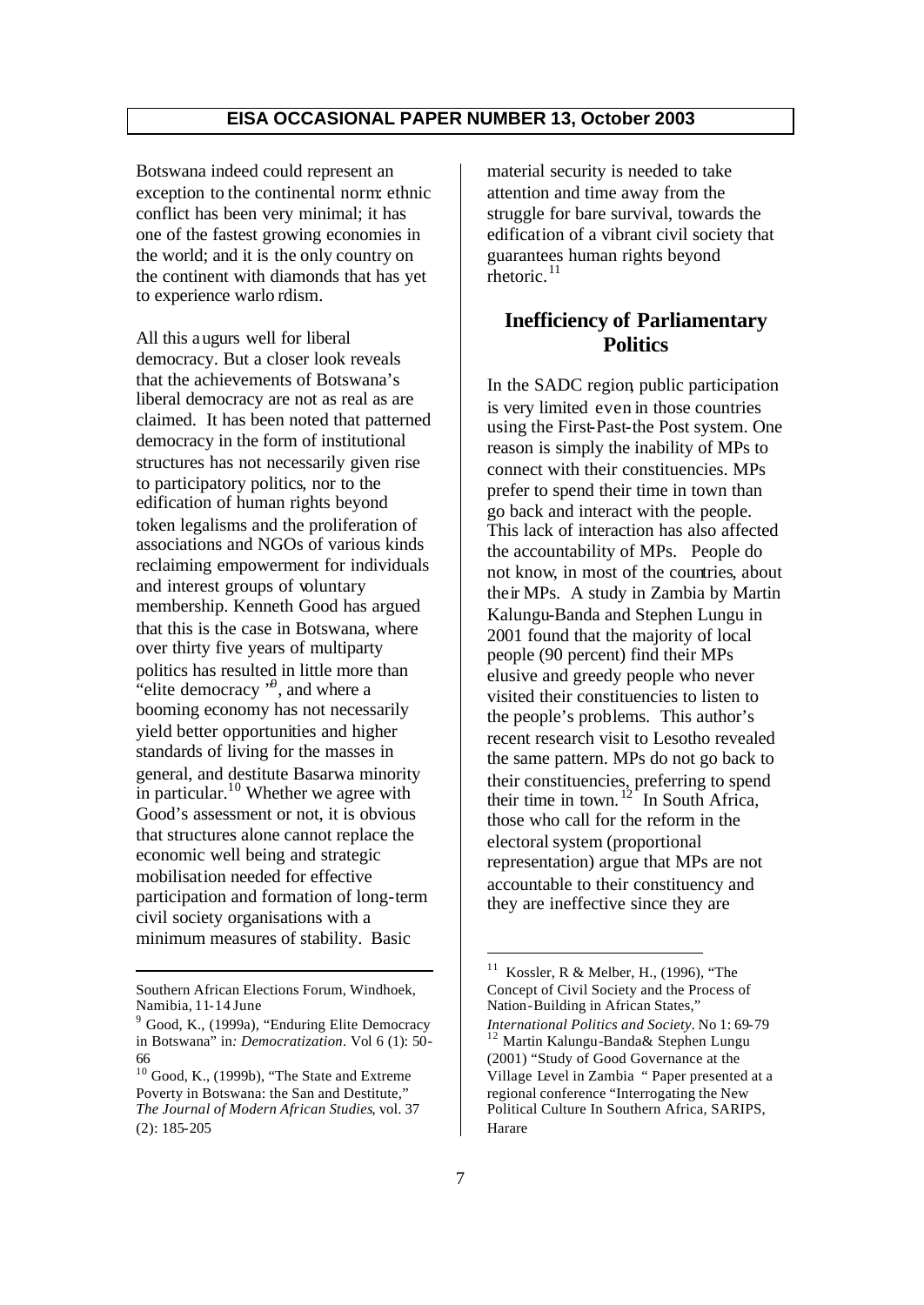guaranteed party support even when they do not perform.

Nowadays, citizens not only vote but also are increasingly demanding a governance scheme free of bureaucratic and administrative corruption, patronage, nepotism, diversion of public funds and stealing of public assets; a governance approach that promotes development and equity. It is citizens who are demanding more participation in the decision-making process of public policies, as well as their implementation follow-up. Citizens expect that parties in parliament will represent them. In reality, despite of their numbers (opposition parties), with the exception of South Africa, the opposition parties in the assembly in SADC have not been very watchful and alert in the passage of bills, several being passed with inadequate deliberation.

In SADC, public consultation between government and citizens is very limited. The lack of visits by MPs to their respective constituencies suggests that the critical link between central government and local government systems is either weak or non-existent in the countryside. In turn, this means the opinions and views of local people are not given prominence in the decisionmaking processes at the higher levels of government. The study by Kalungu and Stephen found that the varied experiences local people have had with their elected representatives tend to influence their attitudes towards voting. Generally, however, local people seem to understand the power of the vote in terms of electing leaders of their choice to office. But, in spite of this general civic awareness, people generally appeared indifferent when it came to the

actual casting of the ballot paper. An IDASA survey found that people distrust politicians. How do we strengthen democracy when legislatures suffer from inadequate links with rural society and inadequate involvement in the period between elections?

#### **External Factors**

In many ways, external influence on African politics has been a major obstacle to citizen participation. The overbearing external influence on the democratisation process and economic policy has pushed many observers to talk of the emergence of "choiceless democracies" where Africans accept the conditionalities of policies concocted by international technocracies as the only way of appeasing the West and thereby becoming eligible for foreign aid.

All governments in the SADC region have adopted poverty alleviation strate gic documents. Most of these strategies, however, have been drafted by so-called experts from the World Bank or IMF with little participation from the people. To signal foreign capital, governments must demonstrate their autonomy from local politics.  $13$  The adoption of a structural adjustment programme does not enhance citizens' participation as governments do not consult citizens and unilaterally implement this externally imposed social policy.

The negative impact of a structural programme on state's capacity has engendered hostility to the state and

<sup>13</sup> SAPES/UNDP/SADC (1998),Regional Human Development Report, *Governance and Human Development in Southern Africa*, SAPES Books, Harare, 36.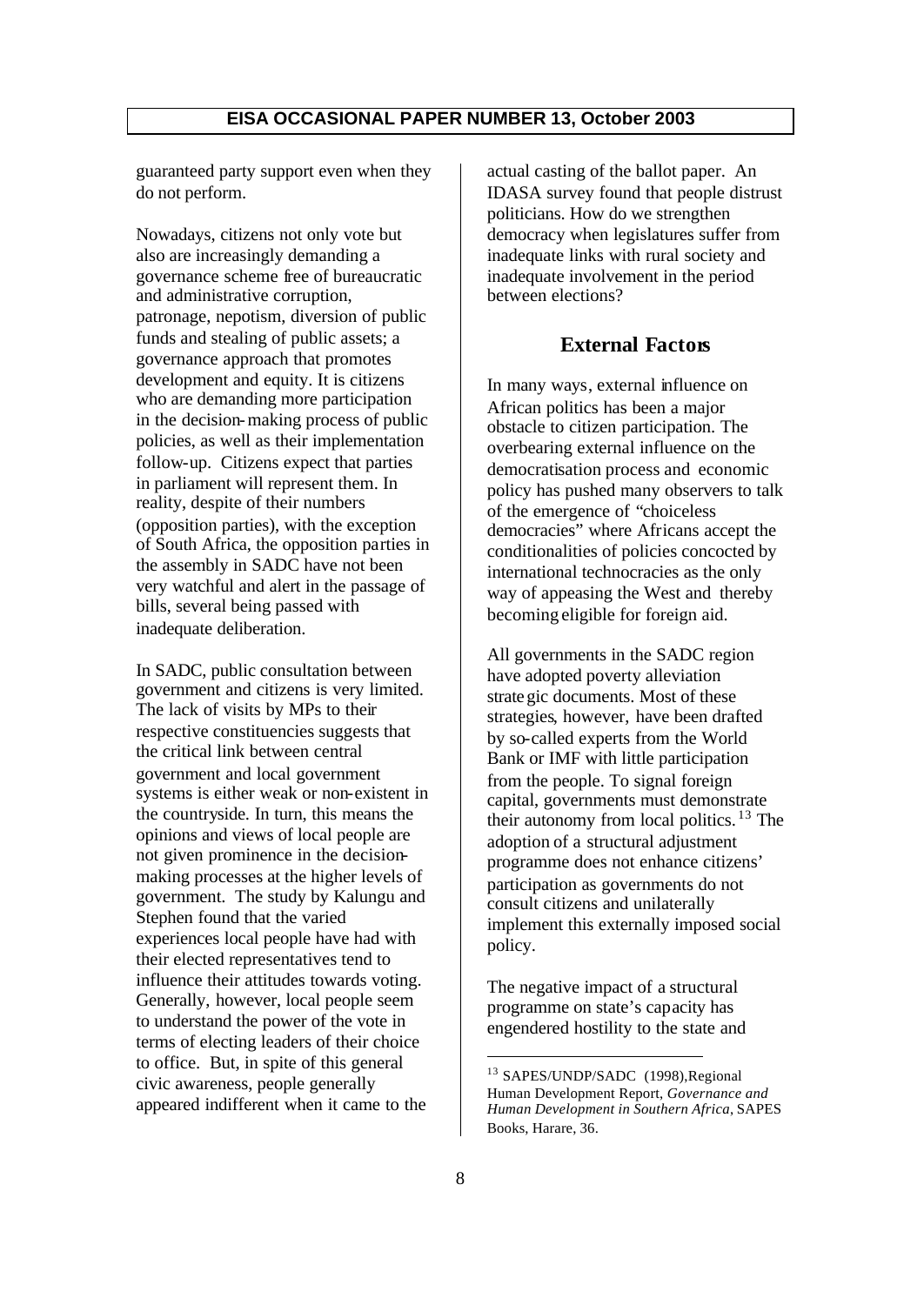undermined its legitimacy.  $14$  In Zambia, for example national, government programmes have increasingly ignored the problems of both rural and urban people, or delivered their solutions, which do not seem to work (crop marketing, health reforms).<sup>15</sup> In Malawi, President Bakili Muluzi sold all his country's maize reserves on IMF advice and placed his country into serious economic difficulty and fostered widespread food shortage. This phenomenon is not specific to bad performing states or those states that are implementing the World Bank and IMF Structural Adjustment programmes. In South Africa, as Steven Friedman, clearly articulates in a newspaper article "Our chief constraint to growth is not lack of projects. It is lack of broad agreement on policy."<sup>16</sup> The government's Gear policy has been criticised for having been put in place unilaterally and attempt by government to avoid any debate that might trigger adjustment to the policy. The monopolisation of decisions by governments, on what needs to be done, when and how, is the biggest obstacle to development on the continent. It is no wonder the gap between the rich and the poor continues to grow. The disparity in living conditions between the rich and poor has not improved in spite of governments' policy of poverty

alleviation policies and the introduction of democracy.

Community-driven development is the process by which community groups assume control and authority over decisions and resources in development projects, which affect their lives. What does this mean in concrete terms? It means reversing control and accountability from the central authorities to community organisations in the initiation, planning, implementation, operation, maintenance and evaluation of development projects with agencies playing a supportive role.

#### **Weak Civil Society Groups**

The principle of citizen participation has become increasingly prominent in the democratisation discourse. Bandied about and liberally used in policy documents, citizen participation and the involvement of civil society are perceived as essential for democratic consolidation.

One factor that remains common to most SADC countries is that organisation of civil society in the form of trade unions, women's organisations, human rights groups, media associations, lawyers' associations and other professional and non-professional groups have contributed to the emergence of a multiparty political pluralism in the region. But is this enough? A society is a living thing, and democracy is constantly developing. Elections, political parties and political leaders are only a part of this process. This is why the involvement of people is more important

<sup>14</sup> Ake, C (1996), *Democracy and Development in Africa,* Washington: The Brookings Institution, 133

<sup>&</sup>lt;sup>15</sup> USAID Zambia Democratic Governance Project-Monitoring and Evaluation Series, Special Study No 5 "Political Participation in Zambia since 91-96: Trends, determinants and USAID program implications" by Bratton. M, Alderfer, and Simutanyi

<sup>&</sup>lt;sup>16</sup> Steven Friedman (2003), "To Grow and Develop We Need to Talk" *Business Day*, 28 May 28

<sup>&</sup>lt;sup>17</sup> World Report on Participation.http://wbln0018.worldbank.org/es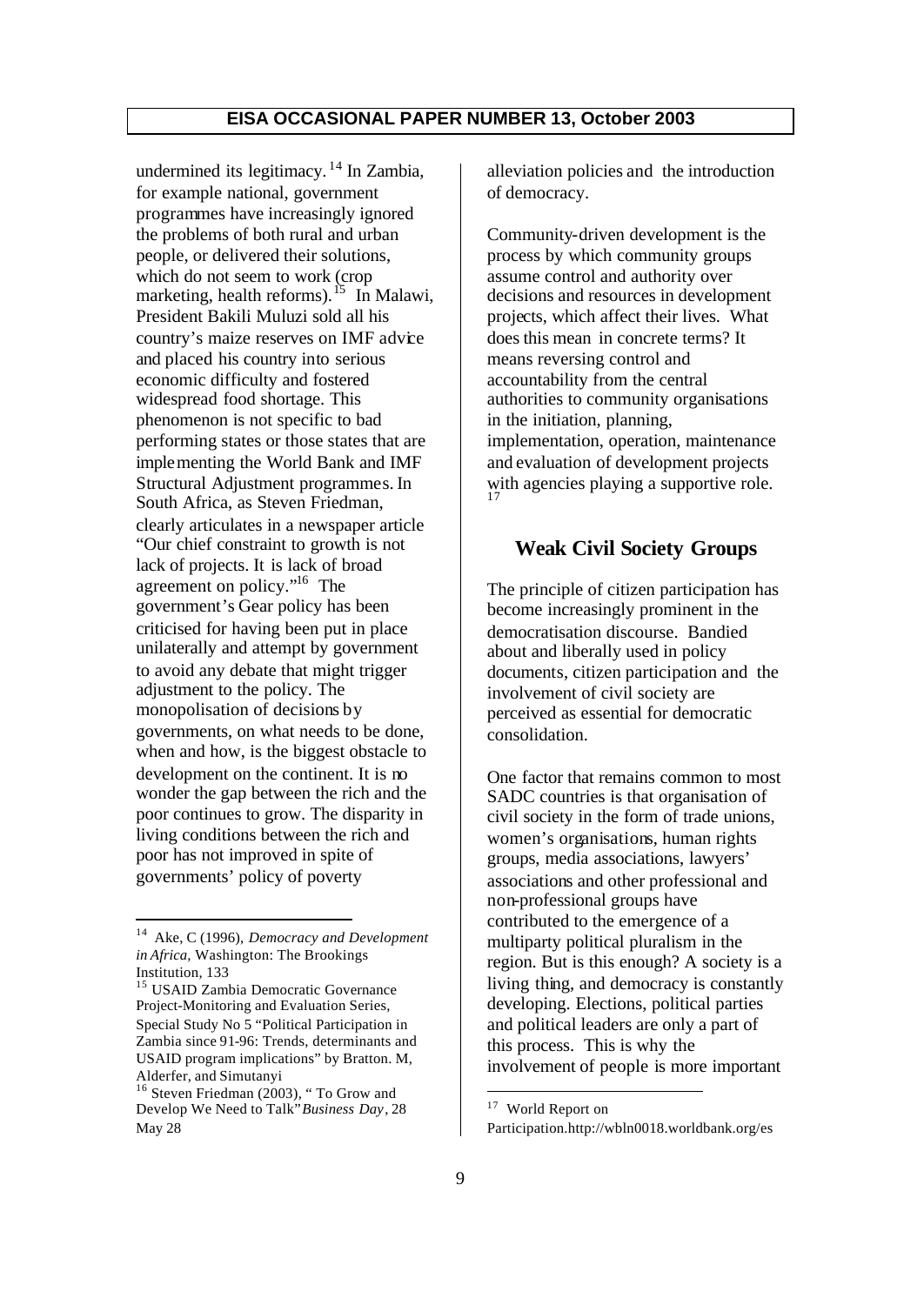than simply the holding of elections. In many instances, civil society has been left out of major political and economic decisions in the different countries on matters concerning the people. Many governments in the region see civil society positions as opposition to government initiatives, and, advocacy on behalf of public policy alternatives by civil society are perceived to be a threat to the state, and characterised as unpatriotic. In South Africa, the state pushed civil society aside in the drafting of its GEAR policy. In Malawi, "the process of democratisation appears to be as much as about social and political participation as about social and political welfare and institutional maturation. On all fronts there has been discernable movement. The 1990's witnessed a remarkable surge in civil society in unmistakable stage s of development, but failed to act in concert with the state government to pursue socio-economic programmes." $1^{\delta}$  In Zimbabwe, the Land Redistribution Policy was implemented with no consultation with the people. There are people who will argue that it was a revolution and as such did not require broader consultation. But a revolution must have a backing of the people to succeed.

While the trend might differ from country to country, the ability of people to use the new governance systems brought about by the democratisation process to make their opinion known to those in power seems very limited, and the educational efforts of the civic organisations do not seem to work. It is not surprising that there is low interest in

politics from the people across the region. Turn-out at national and local government elections is increasingly smaller. While democracy remains the preferred form of government in SADC, political participation is not high in most SADC countries. There is none of the trust and confidence between government and civil society, which is supposed to develop in a democracy. In the absence of 'social capital', to use Robert Putnam concept, progress of government efforts can be hindered; in the long run, communities without trust are dysfunctional and in the worst scenarios violence among contending social forces can erupt.

Zimbabwe and Swaziland are countries in SADC where governments do not leave much space for civil society participation in politics. In Zambia, civil society, despite the protest they mounted to prevent President Chiluba standing for the third term, have retired from public life. The same may be said for the rest of the continent as illustrated by the IDASA survey. In most countries people are not committed to attending meetings, r participating in strikes or protests. South Africa stands alone in region. It has a strong tradition of voluntary and civic associations, stretching back to the long struggle against apartheid. The range of associative and voluntary organisations that represent key social, economic and political interests is extensive.

Newspapers, especially the private press, offer a window into the questioning of certain aspects of liberal democracy by citizens. These papers across the region consistently challenge states and expose abuse of power. But the mobilisation of state media by government has seriously

<sup>&</sup>lt;sup>18</sup> The State of Democracy: Democracy Assessments in Eight Nations Around the World. (2002), International IDEA, Kluwer Law International, London, 50.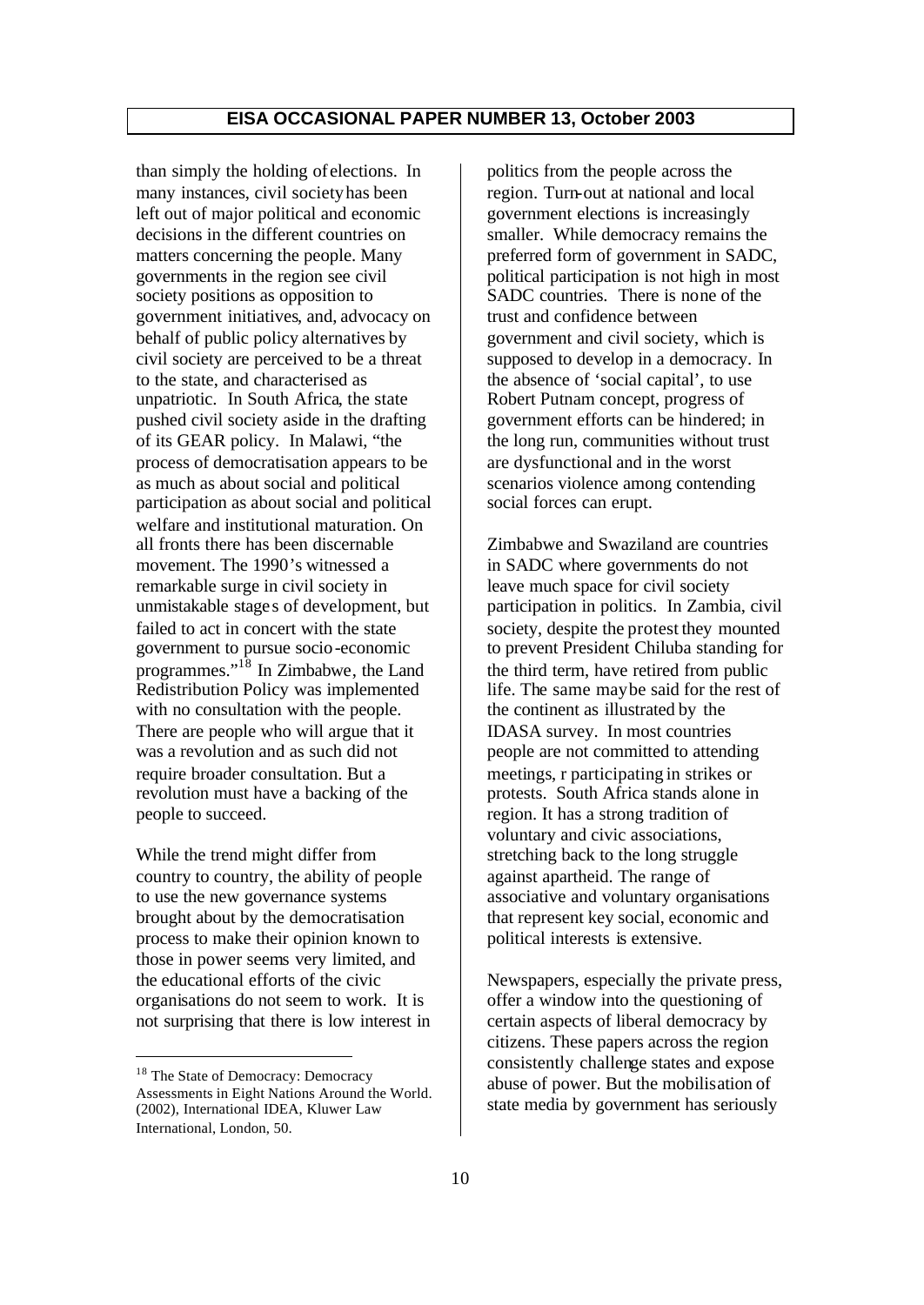reduced the flow of information and hence, public participation. The church continues, across the region, to play a key role in ensuring participation. In Malawi for example, the church remains the most effective institution representing the voice of people. In 1992, it was the letter from the Roman Catholic Bishops that precipitated the fall of President Kamuzu Banda's one party totalitarian regime and ushered in competitive politics in Malawi. The critical role played by the church in the transition from one–party dictatorship to multiparty democracy in SADC has been well documented.<sup>19</sup>

Given the weakness of the civil society organisations, the level of political participation by ordinary citizens in the region has severe limitations even within the confines of the liberal democracy adopted by most states.

## **Focus of Democracy on Individual Rather Than on Group Rights**

Popular and ideological representations of liberal democracy treat its promise of rights and empowerment for the individual as a *fait accompli.* The tendency is to minimise the power of the society, society structures, and communal and cultural solidarity by 'trumpeting instead the uncompromising autonomy of the individual, rightbearing, physical discrete, monied, market- driven, materially inviolate human subject.<sup>20</sup> Multiparty politics is

seen as the sole guarantor of democracy and also as a deterrent to state control and repression. This reasoning is predicated upon the assumption of no intermediary communities or loyalties between the state and the individual as an autonomous agent who is free to elect and to be elected. When such intermediate communities are acknowledged, the tendency is to treat them as backsliding on the long march towards Western-type modernity as the civilised or the one best way of harnessing the fruits of scientific revolutions. Furthermore, assumed legal rights and political choices for the individual are automatically associated with economic, cultural and societal opportunities, often packaged and presented as though availability were synonymous with affordability.

As voters, it seems that the poor are neglected and as citizens, the poor are ignored by governments. In general, democratic dispensation has not increased the level of trust of citizens towards their leaders. A critical look beneath the rhetoric of rights appears to point to the fact that being an individual in the liberal democratic sense of the word is both a process and a luxury that few can afford in reality. As Nyamnjoh argues, liberal democracy is like a bazaar to which many are drawn but few rewarded.

Individuals attracted by rhetoric of rights soon find themselves confronted by a myriad of ways in which these rights are bargained away. Even in the United States, champion of liberal democracy

<sup>&</sup>lt;sup>19</sup> K.R.Ross (1995), The Truth Shall set you free: Christian Social Witness in Malawi" In K.R Ross,*Gospel Ferment in Malawi: Theological Essays*, Mambo Press, 2-29

<sup>&</sup>lt;sup>20</sup> Comaroff, J.L. and Comaroff, J.,  $(1999a)$ , " Introduction", in: Comaroff, J.L.& Comaroff, J.

<sup>(</sup>eds), *Civil Society and Political Imaginanation in Africa: Critical Perspectives*. The University of Chicago, Chicago, 3; (See also: Young (1995),162-166).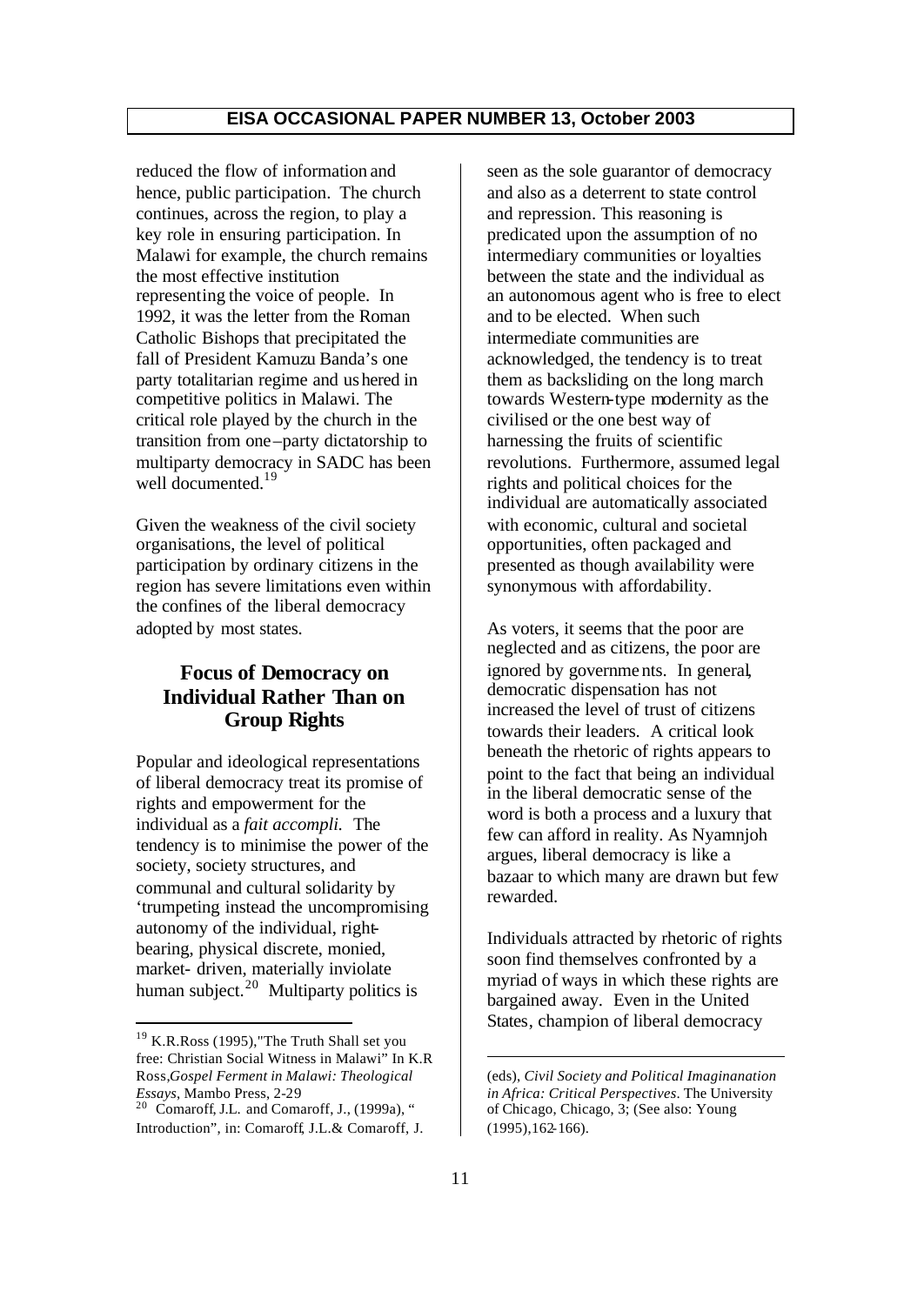and its promises, inequalities of various kinds deny many in practice what is promised in principle.<sup>21</sup> Being a rightsbearing individual ceases to be as automatic in reality as it is claimed in principle. To those who succeed after hard struggle, the tendency is to monopolise opportunities, since it is, quite paradoxically, only by curbing the rights of others that advantages are best guaranteed in effect. Here the best example in our region is that of President Frederick Chiluba of Zambia. After a successful campaign to win power over the UNIP, that ruled Zambia under Kenneth Kaunda for 27 years, he failed to uphold the rule of law and seriously limited public participation. Threat of serious unrest by a coalition of civil society had to be used to ensure that he did not stand for a third term in contradiction with the constitution.

Black empowerment in South Africa is another case in point. Moletsi Mbeki, in a radio interview argues that, it is serving a few and is morally wrong. This is what happened during the period of industrialisation in Europe. Some even go as far to say that there is no other way of developing than by firstly making a few ve ry rich. This is cynical capitalism. It sacrifices the majority so as to build up the strength of the few. If black empowerment is not properly packaged to ensure equal redistribution of resource and participation in decision making, we are running the risk of destabilising society in order to stabilise capital. This might lead to social unrest.

As Dany-Robert Dufour aptly argues, under neo-liberalism, individuals feel secure only to the extent that they succeed or see themselves to be succeeding in material and consumerist terms. Since other forms of participation do not ensure material progress, to compensate for the absence of participatory mechanisms, in order to create a sense of belonging citizens create neighbourhood gangs and sects through which individuals attempt to repossess a collective identity and feeling of community.<sup>22</sup> Hence Englund's call in his study for *Competing Registers of Moral Argument* from which Malawians draw their articulation of human rights - for social analysis 'to question the apparent naturalism' in the rhetoric of rights, by creating analytical space for marginalised 'ways of conceiving of human dignity and values. $23$ 

## **Weak Local Government Structures**

The advantage of local elections is that citizens generally know the candidates well and choose on an informed basis. Local government is the closest form of government to the people and as such has potential to enhance participation. Therefore one can argue that without a viable system of local election, the transition to democracy remains incomplete.

In SADC, most democracies have reached the local level through the

 $21$  Frances B. Nyamnjoh (2001). Reconciling 'The Rhetoric of Rights' with Competing Notions of Personhood and Agency in Botswana. Paper presented at a conference entitled " Interrogating the new Political Culture in Southern Africa. SAPES, Harare

 $2\sqrt{2}$ <sup>22</sup> Dufour, Dany-Robert, (2001), "*The Individual in Disarray*"

 $23$  Englund, H (2000), "The Dead Hand of Human Rights: Contrasting Christianities in Post Transition Malawi", *The Journal of Modern African Studies*, Vol. 38 (4), 580-581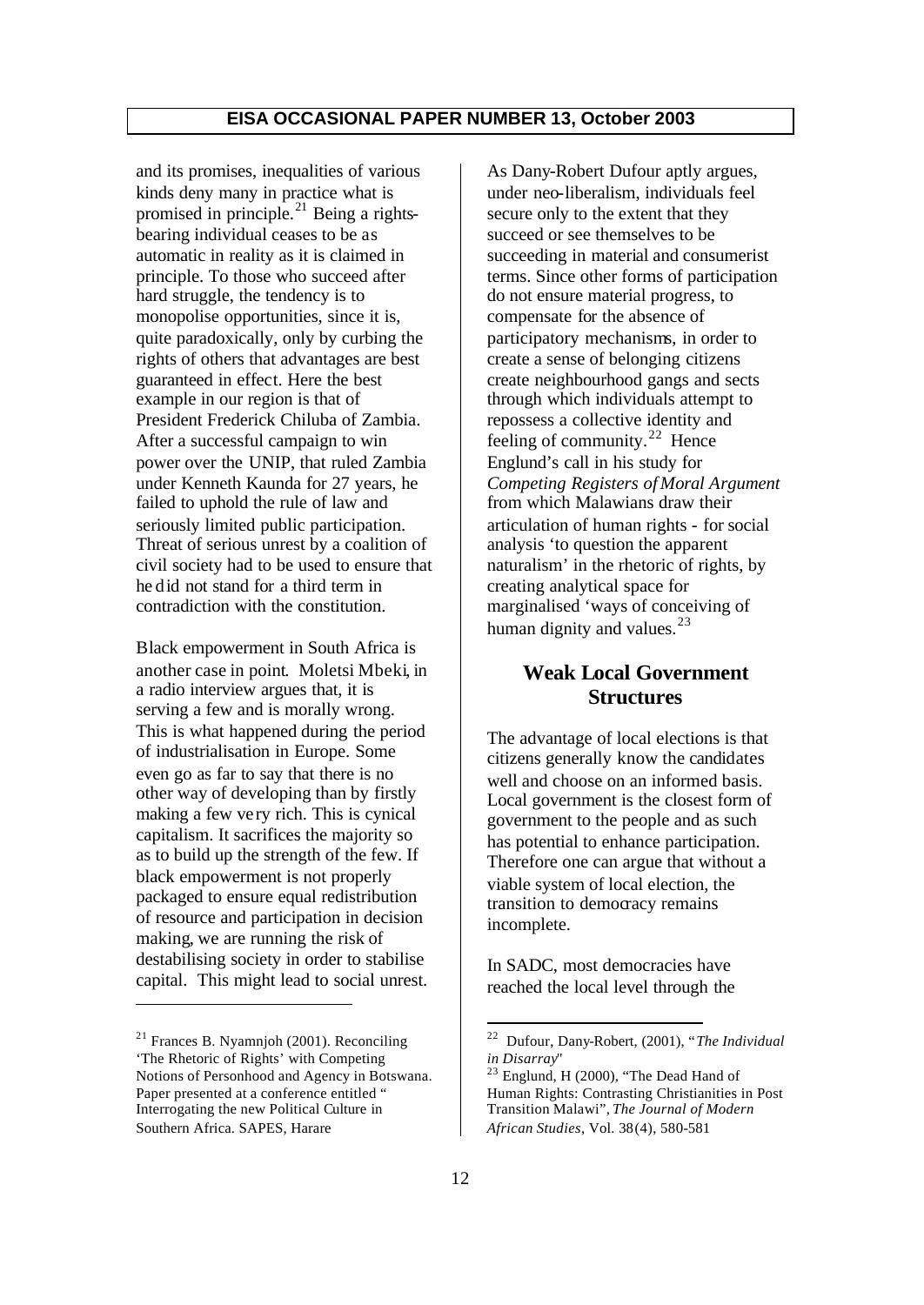holding of local elections. The new system in SADC of local government finds its immediate origin in the countries' constitution. This is a dramatic shift from the one party era, when local authorities were directly under the authority of the central government. But one of the key issues has been to ensure that the decenralisation process enhances participation. Central to any meaning of local democratic governance is the concept of self-government and administration closet to the people.<sup>24</sup> In SADC, many local government structures confront major difficulties in establishing new participation norms, and in building cooperation among groups who had nothing to do with each other in the past, problems of untrained new staff and rigidities in budgets and programmes.

Furthermore, SADC governments have shown very little commitment to local government as an end in itself. Districts have no autonomous decision-making capacity, indicating continued centralisation of policy giving the impression that governments are reluctant to experiment with decentralisation: decisions still come from the centre, and are guided by standing orders on local government spending and operatio n. Most governments attribute this to financial constraints rather than to deliberate policy of central government. Central government relations with local government remain defined by the classical theory that it (local government) should only provide public

services in accordance with local wants rather than initiate development.

But there is a need beyond the lack of financial capacity to check the ability of local government in SADC to achieve its prime purpose: offering citizens the power to shape local circumstances and propose possible solutions. One key solution should be to directly empower local citizens. But the question is how one achieves that? There is need for people to participate in matters affecting their lives and to profit from the outcome of their efforts. One cannot minimise the necessity of letting people prioritise what they consider important and coordinate their efforts in a way that takes account of all strata of society. Why would one not have processes where people meet in a town hall and make decisions on issues affecting their society? Jane Mansbridge, in her book *Beyond Alternative Democracy,* argues that " Decision making in an alternative workplace and in a town hall meeting in New England (in the US) produced more durable policy solutions than either electoral or top-down approaches." It would be naïve, however, to assume that public participation is an easy enterprise. Communities are different and issues diverse. Often the difficult issues faced by a community are too complex and involve too many divergent interests.

An important question is why donors do not bother to fund and express interest in local government elections? This is a critical question, especially when one considers the argument that "…until elected local governments are established or restored, the task of building democracy will remain seriously incomplete.<sup>25</sup> It is here that

<sup>24</sup> International IDEA (2001), *Democracy at the Local Level: The International IDEA Handbook on Participation, Representation, Conflict Management and Governance*, 11

<sup>25</sup> *Op cit*, 26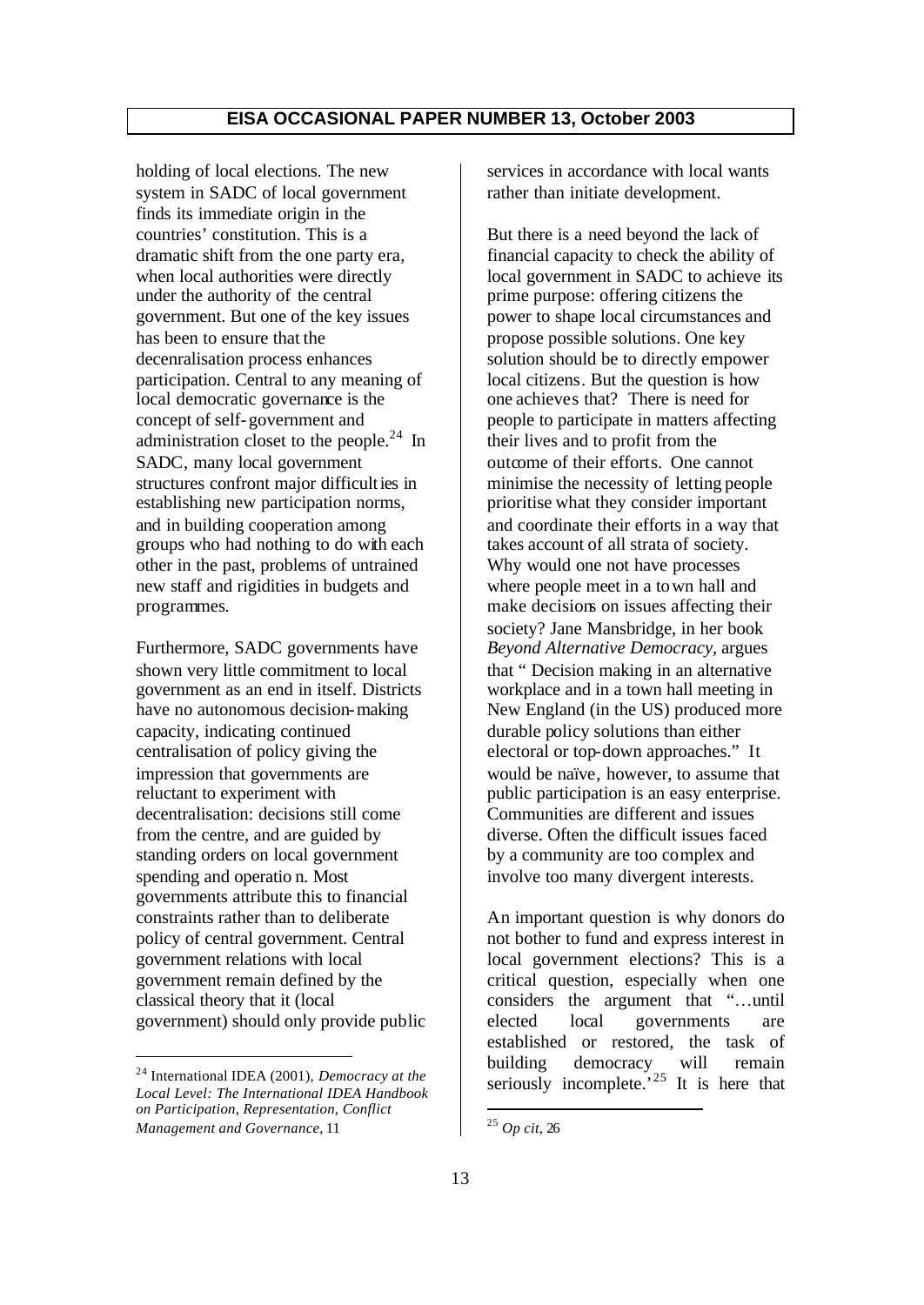Marina Ottawa's position can be justified: "What value is a free and fair presidential election with inadequate local councillors? What is electoral democracy when citizens are not participating in the policy formulation and implementations at local level?"

The cost of elections might be the reason why donors do not pay much attention to local government elections. Assessing a sub-regional process such as democratisation, which takes place at different speeds and directions, and at many levels, is complex. Countries, which have held local government election in the SADC region, have failed to make local government structures functional. They have argued that they have no money to do so. Those who have not organised them also attribute the lack of finance as the main reason. Is it not here that donors should commit themselves to support and strengthen democracy in the sub-region?

## **Conclusion**

The paper argues that democracy does increase public participation. Electoral democracy in Southern Africa and on continent has afforded the people the possibility of choosing their leaders directly. It seems, however, that participation on the continent has remained at the level of choosing leaders and has not progressed fast enough to ensure citizen participation in decisionmaking.

The SADC countries need to empower their people so that they feel confident in their capacity to confront their own problems and find the way towards solutions. This can only happen when countries make politics into a service for

the common good. This will only take place when those in power cease thinking that people are ignorant, incapable, backward and uneducated. Instead, they should start looking for available capacity and build upon that, letting them experience the power they have by gathering them together and seeing their own possibilities. The is a need in SADC for a political approach that fosters the creation of people's power and aims at building up the common good of all citizens. It is also necessary to provide a political awareness programme that gives the vote and support to those who are willing to serve the common good and agitates against those politicians who seek their own interest.

Effective citizen participation will not happen by exhortation and beautiful speeches. It will require struggle. It needs people who have a passionate conviction and commitment to make it happen. Average politicians who are too keen on placating others so as to keep power and their seats in office and who do not interact with the people they pretend to represent, will not bring about the required changes. It is only when politicians are forced from below, that they will make the necessary decisions. This is the challenge lying before civil society. We need an organic civil society, a civil society that interacts with people on a regular basis, understands the issues on the ground and not one that tries to interpret society by sitting in big offices in town. O nly the commitment of many individuals will create a movement needed to force the common good to become the basis for policy making.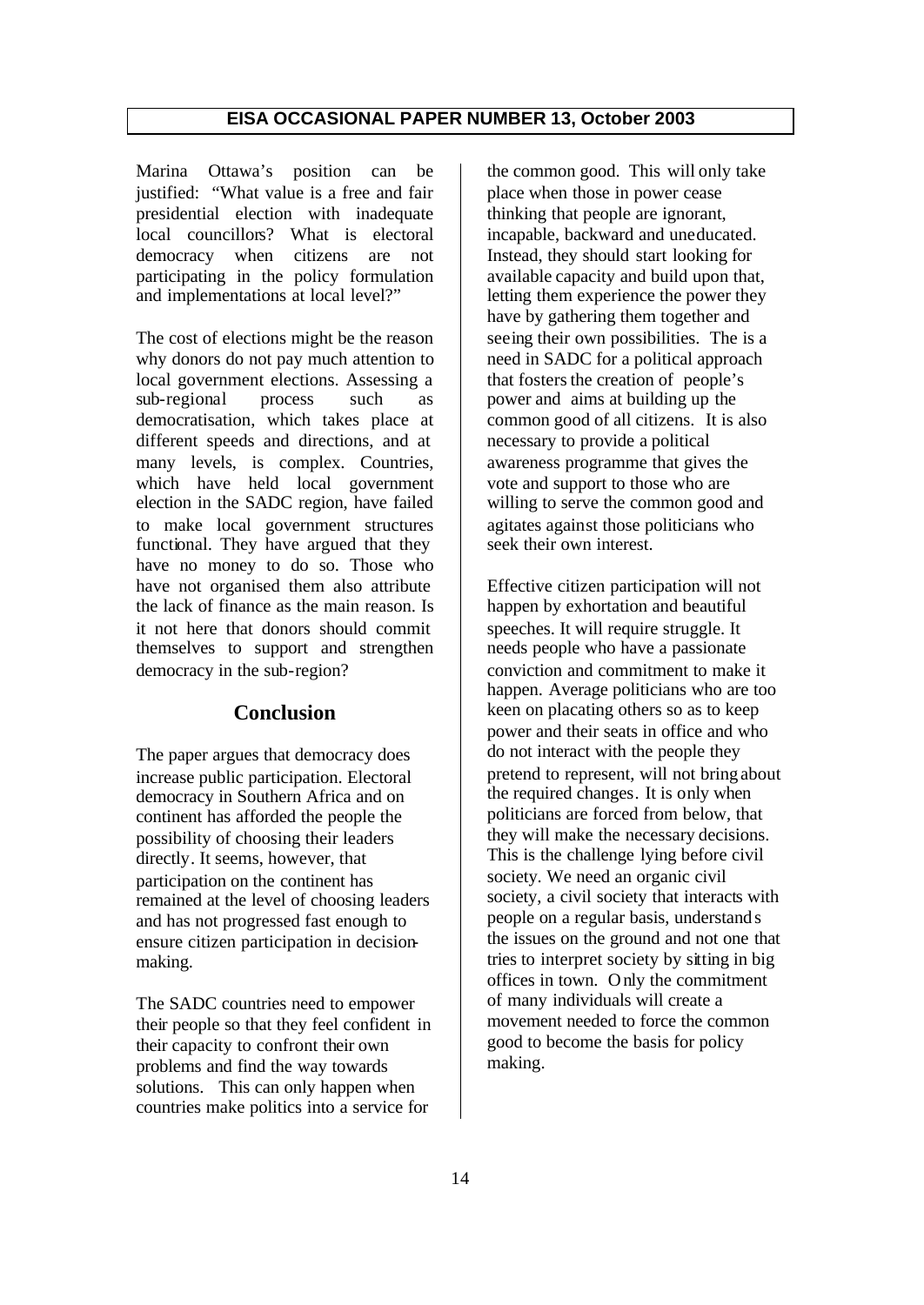#### **References**

Ake, C. *Democracy and Development in Africa,* Washington, D.C*.:* The Brookings Institution, 1996.

Bratton. M. and Simutanyi, N. *Political Participation in Zambia since 91-96: Trends, determinants and USAID program implications* 2003. USAID Zambia Democratic Governance Project-Monitoring and Evaluation Series, Special Study No. 5, 2003.

Comaroff, J.L. and J. Comaroff, J. (eds) " Introduction: *Civil Society and Political Imagination in Africa: Critical Perspectives*." Chicago: The University of Chicago, 1999.

Englund, H. "The Dead Hand of Human Rights: Contrasting Christianities in Post Transition Malawi." *The Journal of Modern African Studies*, Vol. 38 (4), 2002, pp 580- 581.

Friedman, S. "To Grow and Develop We Need to Talk" *Business Day*, (Johannesburg), 28 May 2003.

Good, K. "Enduring Elite Democracy in Botswana," *Democratization,* Vol. 6(1), 1999, pp 50-66

Good, K. "The State and Extreme Poverty in Botswana: the San and Destitute," *The Journal of Modern African Studies*, vol. 37 (2), pp 185-205

Holm J.D. & Molutsi, P. "State-Society Relations in Botswana, Beginning Liberalisation*"* in: Goran Hyden and Micheal Bratton, (eds), *Governance and Politics in Africa*. Boulder, Colo: Lynne Rienner Publishers, 1992.

International IDEA. *Democracy at the Local Level: The International IDEA Handbook on Participation, Representation, Conflict Management and Governance.* Stockholm: International IDEA, 2001.

International IDEA. *The State of Democracy: Democracy Assessments in Eight Nations around the World. London:* Kluwer Law International, 2002 .

Kalungu-Banda& Lungu, S. 2001. "*Study of Good Governance at the Village Level in Zambia"* Paper presented at a regional conference "Interrogating the New Political Culture in Southern Africa, Harare: SARIPS,2001.

Katusiimeh, M. "*Civic Education and the Promotion of Participatory Democracy in Uganda*. Paper presented at a conference on Strengthening African Initiatives through Elections, Democracy and Governance, Organised by the Electoral Commission of South Africa and the African Union, Pretoria, South Africa: 7-10 April 2003.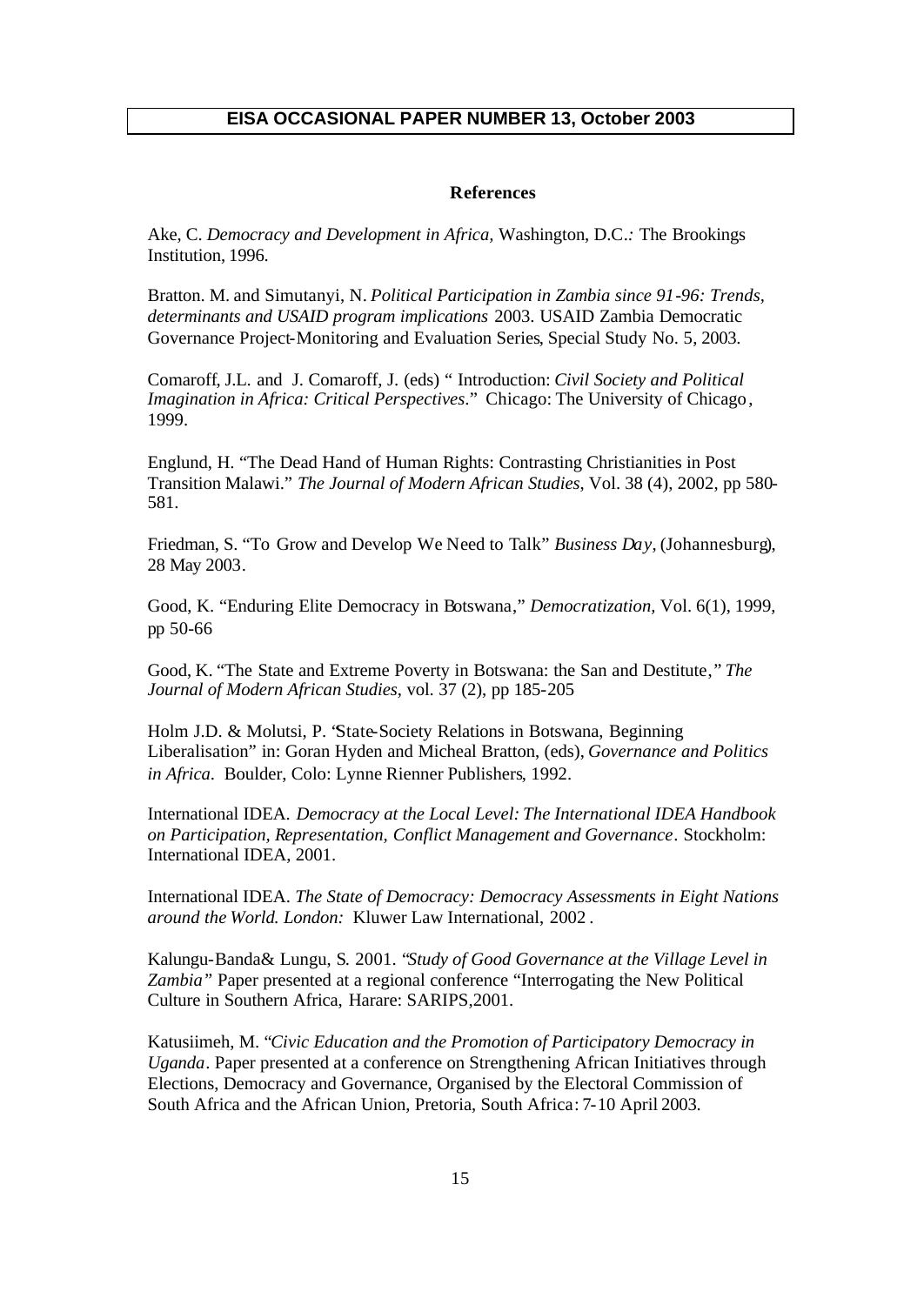Kossler,R & Melber, H. "The Concept of Civil Society and the Process of Nation-Building in African States," *International Politics and Society*, No 1, 1996, pp 69-79.

Matlosa, Khabele. *Electoral System Reforms, Democracy and Stability in the SADC Region: Comparative Analysis*. Johannesburg: Electoral Institute of Southern Africa, 2003, (EISA Research Report, No.1).

Molokomme, A. "*Building Inclusiveness in SADC's Democratic Systems: The Case of Women's Representation in Leadership Positions.*" Paper presented at the Southern African Elections Forum, Windhoek, Namibia, 11-14 June 2000.

Nyamnjoh, F. "*Reconciling the Rhetoric of Rights' with Competing Notions of Personhood and Agency in Botswana*." Paper presented at a conference entitled "Interrogating the new Political Culture in Southern Africa. SAPES, Harare, 2001.

Ross, R. "*The Truth Shall set you Free: Christian Social Witness in Malawi: Gospel Ferment in Malawi:* In *Theological Essays*, Mambo Press, 1995.

SAPES, SAPES/UNDP/SADC Regional Human Development Report, *Governance and Human Development in Southern Africa*, Harare: SAPES Books, 1998.

SAPES/UNDP/SADC. *SADC Regional Human Development Report 2000*, Harare: SAPES Books, 2000.

Stuart Mill, J. *Utilitarianism,* Oxford: Oxford University Press, 1998

World Report on Participation.http://wbln0018.worldbank.org/es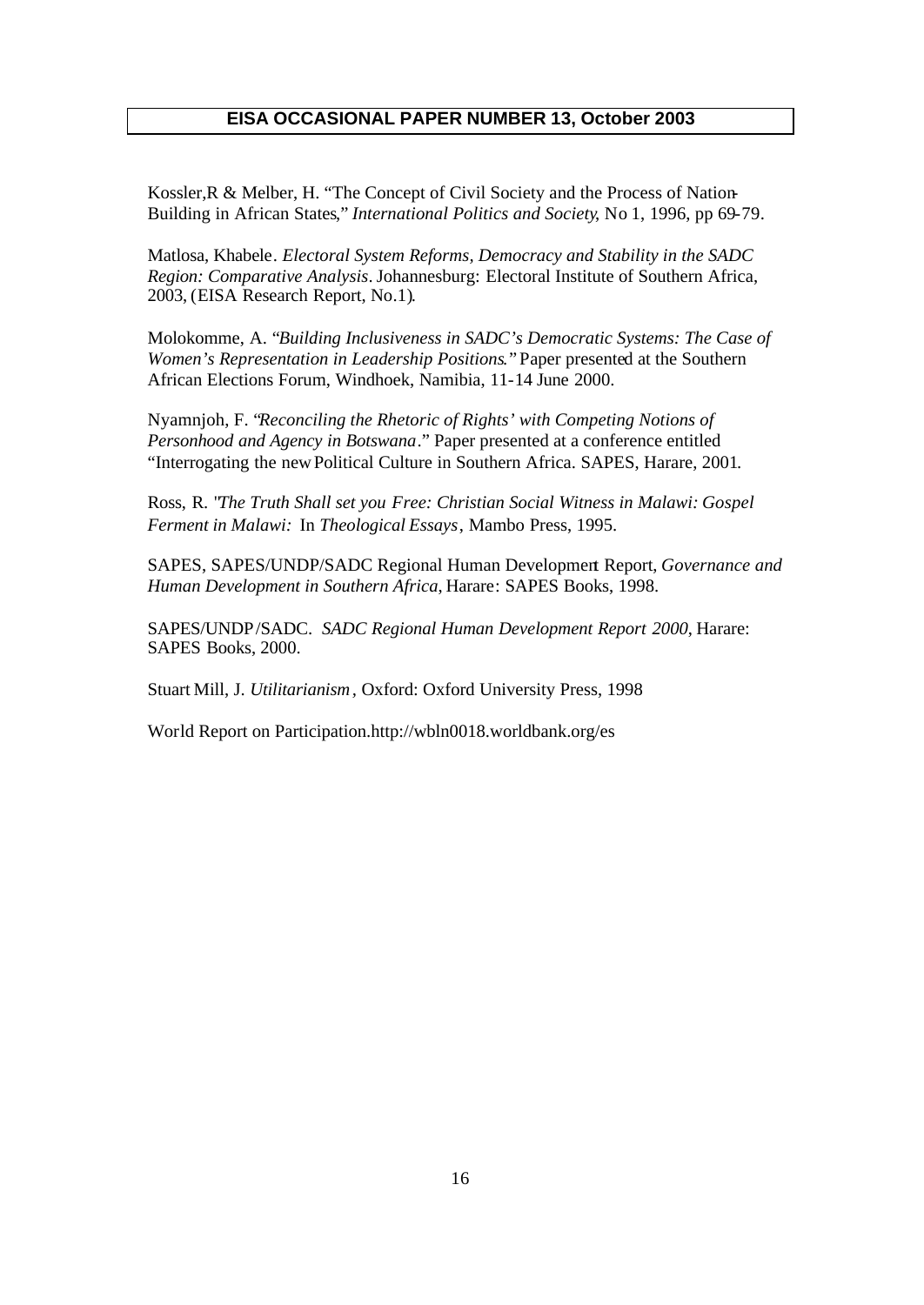#### **ABOUT THE AUTHOR**

**\*Claude Kabemba is Programme Manager, Research, at the Electoral Institute of Southern Africa (EISA)** 

## **THE EISA MISSION STATEMENT**

**To strengthen electoral processes, democratic governance, human rights and democratic values through research, capacity building, advocacy and other strategically targeted interventions.**

#### **ABOUT EISA?**

**The Electoral Institute of Southern Africa (EISA) is a not-for-profit and non-partisan non-governmental organisation which was established in 1996. Its core business is to provide technical assistance for capacity building of relevant government departments, electoral management bodies, political parties and civil society organisations operating in the democracy and governance field throughout the SADC region and beyond. Inspired by the various positive developments towards democratic governance in Africa as a whole and the SADC region in particular since the early 1990s, EISA aims to advance democratic values, practices and enhance the credibility of electoral processes. The ultimate goal is to assist countries in Africa and the SADC region to nurture and consolidate democratic governance. SADC countries have received enormous technical assistance and advice from EISA in building solid institutional foundations for democracy. This includes electoral system reforms; election monitoring and observation; constructive conflict management; strengthening of parliament and other democratic institutions; strengthening of political parties; capacity building for civil society organisations; deepening democratic local governance; and enhancing the institutional capacity of the election management bodies. EISA is currently the secretariat of the Electoral Commissions Forum (ECF) composed of electoral commissions in the SADC region and established in 1998. EISA is also the secretariat of the SADC Election Support Network (ESN) comprising election-related civil society organisations established in 1997.**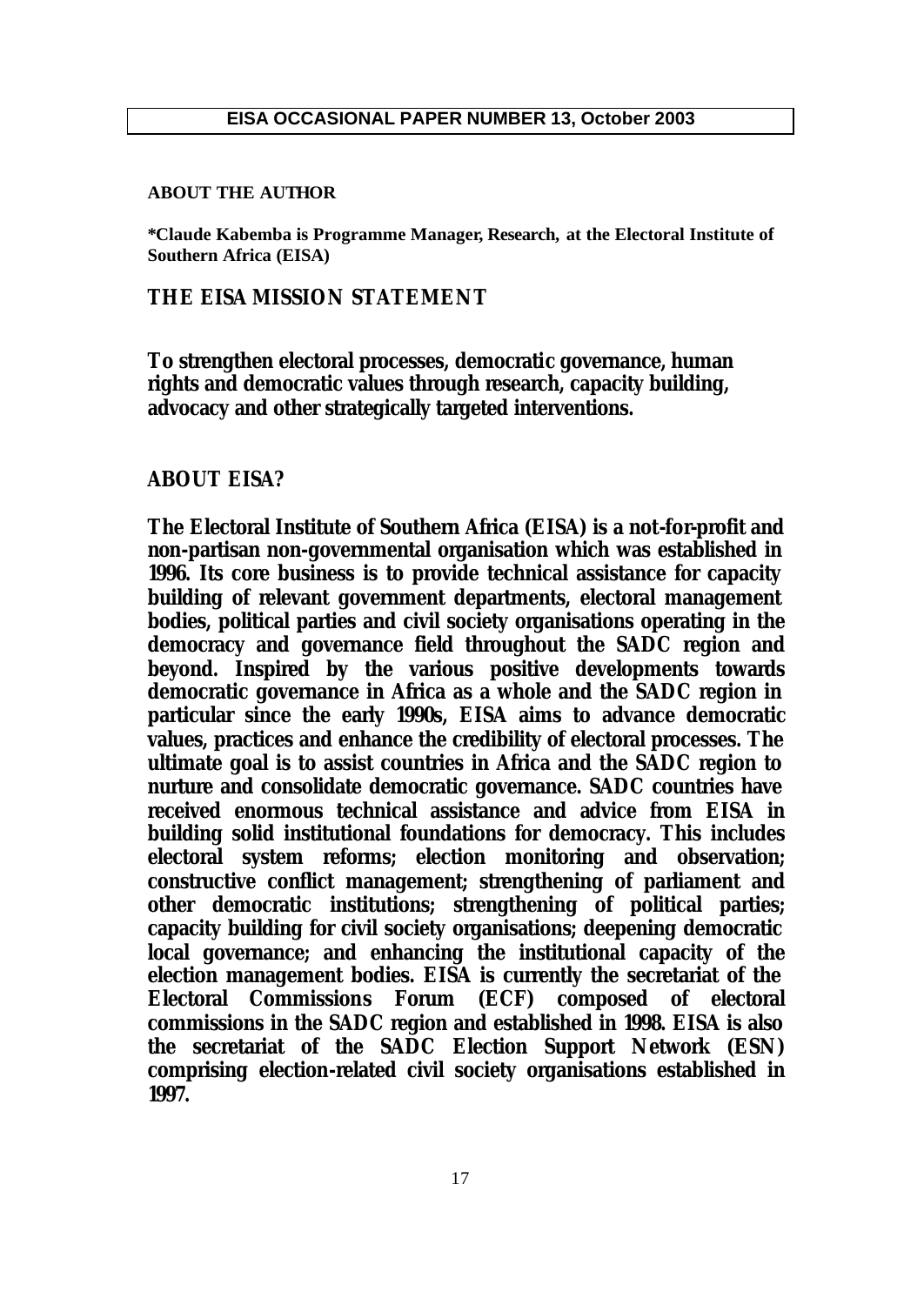## **EISA PUBLICATIONS**

## **BOOKS**

| <b>CODE</b>     | <i><b>TITLE</b></i>                                     |
|-----------------|---------------------------------------------------------|
| BK <sub>1</sub> | <b>Consolidating Democracy, Tom Lodge, 1999</b>         |
| BK <sub>2</sub> | <b>From a Tier to a Sphere: Local Government</b>        |
|                 | in the New South African Constitutional Order,          |
|                 | Doreen Atkinson and M. Reitzes (editors), 1999          |
| <b>BK3</b>      | <b>Party Presence and Voter Trust: Findings from</b>    |
|                 | the EISA Pre-Election Day and Exit Poll Survey,         |
|                 | Tom Lodge and S. Ntuli, 1999                            |
| <b>BK4</b>      | One Woman, One Vote: The Gender Politics of             |
|                 | <b>South African Elections, Mary Simmons, Glenda</b>    |
|                 | Fick and Sheila Meintjies (editors), 2002               |
| <b>BK 5</b>     | <b>South Africa's Second Democratic Elections 1999:</b> |
|                 | An Annotated Bibliography, Beth Strachan, 2001          |
| <b>BK 6</b>     | <b>Compendium of Elections in Southern Africa,</b>      |
|                 | Tom Lodge, Denis Kadima and David Pottie, 2002          |

## **CD-ROMS**

*CODE TITLE* **Local Government in South Africa Elections 2000 e-book, David Pottie and Heather Ford, 2001**

## **CONFERENCE PROCEEDINGS**

| <b>CODE</b>     | <b>TITLE</b>                                            |
|-----------------|---------------------------------------------------------|
| CP <sub>1</sub> | <b>Electoral Perspectives and the process of</b>        |
|                 | <b>Democratisation in the DRC: Lessons from</b>         |
|                 | the SADC countries – Conclusions                        |
| CP <sub>2</sub> | <b>Southern African Elections Forum – Conference</b>    |
|                 | Report, 11-14 June 2000, Windhoek                       |
| CP <sub>3</sub> | <b>Participation of Youth in Local Government</b>       |
|                 | Elections: Roundtable Report, Johannesburg, 2000        |
| CP <sub>4</sub> | <b>Putting Women in Power: Free and Fair Elections:</b> |
|                 | <b>Report, Julie Ballington and Bob Jones, 1999</b>     |
| CP <sub>5</sub> | <b>Preparing for Local Government Elections:</b>        |
|                 | Encouraging Participation, Bisho, 1999, 68 p. (P/C)     |
| CP 6            | <b>Report on Conflict Management Committees</b>         |
|                 | and Arbitration Panels for the National Assembly        |
|                 | and Provincial Elections, Johannesburg, June 1999       |
| CP 7            | <b>SADC NGO Network Roundtable - The Role of</b>        |
|                 |                                                         |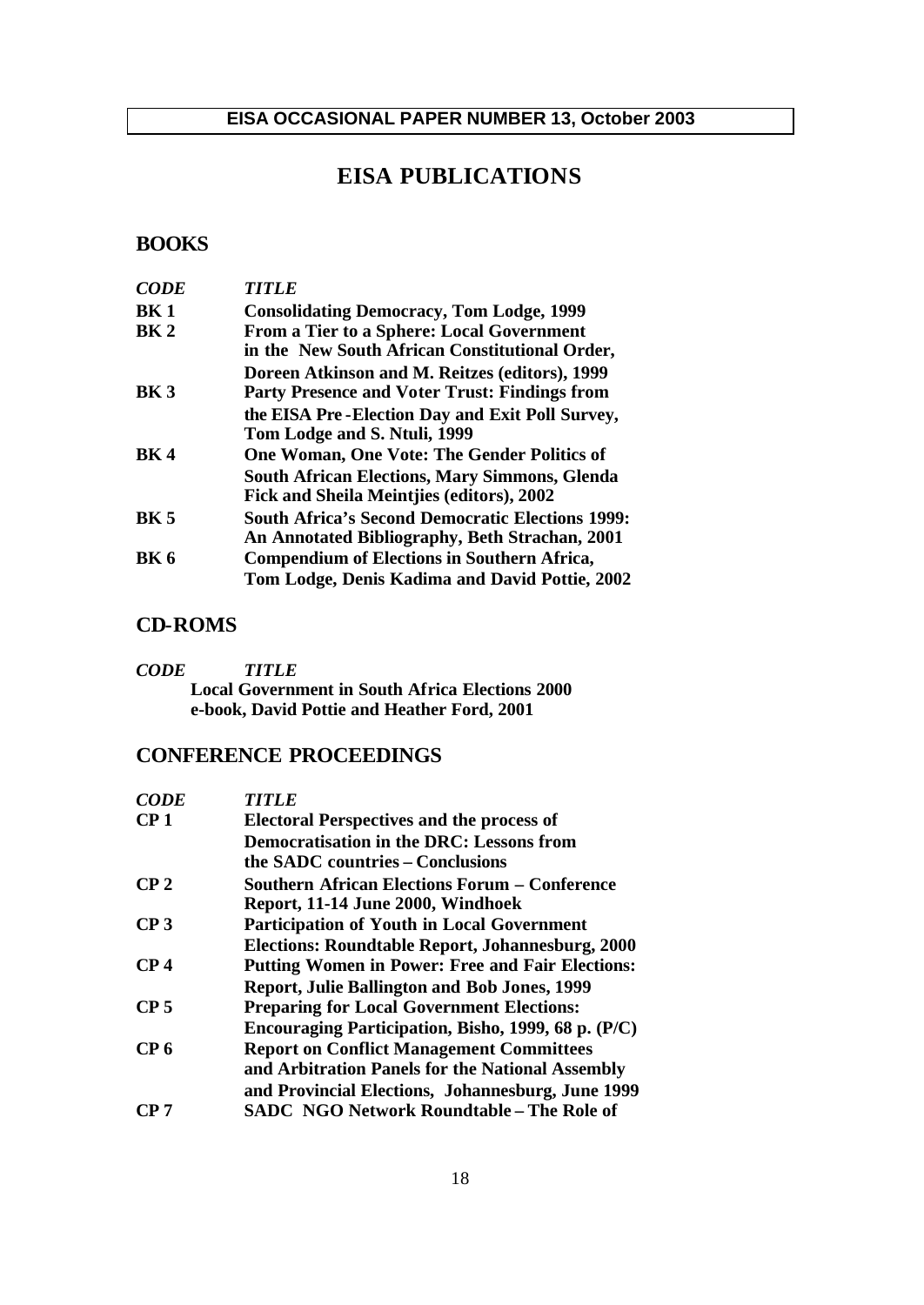|                  | <b>Democratic Elections in Promoting Regional Stability</b>   |
|------------------|---------------------------------------------------------------|
|                  | and Peace: The Challenge for Civil Society,                   |
|                  | Dar es Salaam, 1999                                           |
| CP <sub>8</sub>  | <b>Launch Conference of the SADC Electoral Commissions</b>    |
|                  | Forum, Cape Town, 1998                                        |
| CP <sub>9</sub>  | <b>Electoral Systems Roundtable, Cape Town, 1998</b>          |
| CP <sub>10</sub> | <b>Revisiting the Rural Model of Local Government in</b>      |
|                  | South Africa, 1997                                            |
| CP <sub>11</sub> | <b>Conference on the SADC Electoral Commission Forum,</b>     |
|                  | Namibia, 1997                                                 |
| <b>CP 12</b>     | NGO Roundtable: Strengthening Democracy through               |
|                  | <b>Civil Society, Gaborone, 1997</b>                          |
| <b>CP 13</b>     | <b>Roundtable Proceedings on Designing Electoral Systems,</b> |
|                  | 1996 (P/C)                                                    |
|                  |                                                               |

## **ELECTION HANDBOOKS**

| <b>CODE</b>     | <b>TITLE</b>                                                  |
|-----------------|---------------------------------------------------------------|
| EH <sub>1</sub> | Handbook of Zimbabwe Electoral Laws and Regulations,          |
| EH <sub>2</sub> | Handbook on Legislation and Regulations for South             |
|                 | <b>Africa's Local Government Elections, Tom Lodge,</b>        |
|                 | Louise Olivier, A. Venter, 2000                               |
| EH <sub>3</sub> | Handbook for Election Observer Missions, G. Totemeyer,        |
|                 | and D. Kadima                                                 |
| EH <sub>4</sub> | Handbook of South African Electoral Laws and Regulations,     |
|                 | 2 <sup>nd</sup> ed, Tom Lodge et al, 1999                     |
| EH <sub>5</sub> | Handbook of Namibian Electoral Laws and Regulations,          |
|                 | Tom Lodge, 1999                                               |
| EH 6            | <b>Handbook of Electoral Laws and Regulations,</b>            |
|                 | <b>Mozambique Elections, Tom Lodge, 1999</b>                  |
| EH <sub>7</sub> | Handbook of Tanzanian Electoral Laws and Regulations,         |
|                 | A.H. Senguji and Tom Lodge, 2000                              |
| EH <sub>8</sub> | Handbook on the Media and Electoral Law: A Guide              |
|                 | For Print and Broadcast Editorial Personnel, R. Louw          |
| EH <sub>9</sub> | Handbook for Conflict Resolving, EISA AND IEC,                |
|                 | 1999                                                          |
| <b>EH 10</b>    | <b>Handbook on Conflict Management for Presiding</b>          |
|                 | Officers and Counting Officers, A. Brews and C. Nupen         |
| <b>EH 11</b>    | <b>Manual des Leis e Regulamentos sobre Eleicoes</b>          |
|                 | Autarquicas de 2003 em Mocambique/Handbook on                 |
|                 | <b>Electoral Legislation and Regulations for Mozambique's</b> |
|                 | <b>2003 Municipal Government Elections</b>                    |
|                 |                                                               |